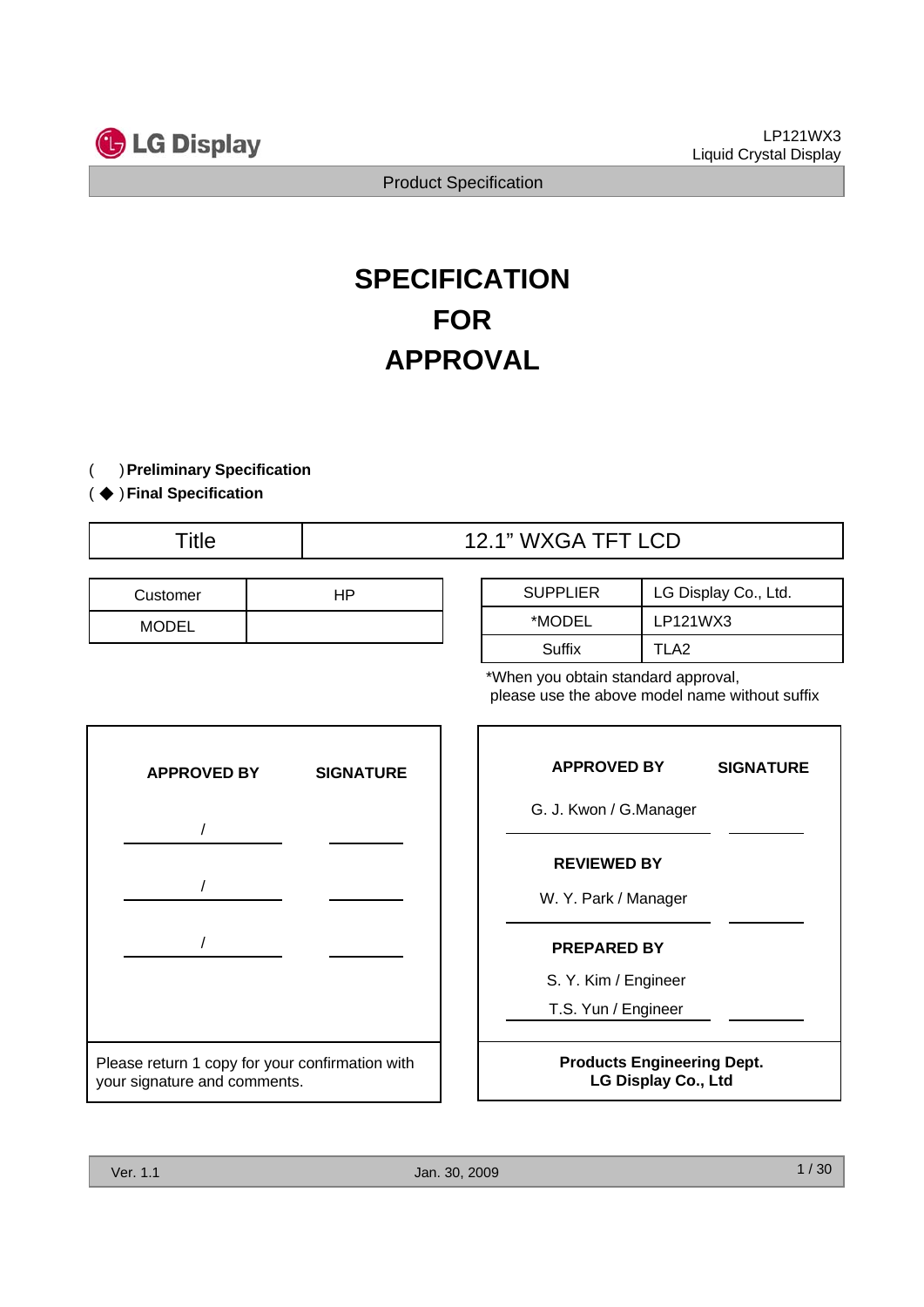

# **Contents**

| <b>No</b> | <b>ITEM</b>                                             | Page           |
|-----------|---------------------------------------------------------|----------------|
|           | <b>COVER</b>                                            | 1              |
|           | <b>CONTENTS</b>                                         | $\overline{c}$ |
|           | <b>RECORD OF REVISIONS</b>                              | 3              |
| 1         | <b>GENERAL DESCRIPTION</b>                              | 4              |
| 2         | ABSOLUTE MAXIMUM RATINGS                                | 5              |
| 3         | ELECTRICAL SPECIFICATIONS                               |                |
| $3 - 1$   | ELECTRICAL CHARACTREISTICS                              | 6              |
| $3 - 2$   | <b>INTERFACE CONNECTIONS</b>                            | 8              |
| $3 - 3$   | LVDS SIGNAL TIMING SPECIFICATIONS                       | 9              |
| $3 - 4$   | SIGNAL TIMING SPECIFICATIONS                            | 11             |
| $3-5$     | SIGNAL TIMING WAVEFORMS                                 | 11             |
| $3-6$     | <b>COLOR INPUT DATA REFERNECE</b>                       | 12             |
| $3 - 7$   | POWER SEQUENCE                                          | 13             |
| 4         | OPTICAL SFECIFICATIONS                                  | 14             |
| 5         | <b>MECHANICAL CHARACTERISTICS</b>                       | 17             |
| 6         | <b>RELIABLITY</b>                                       | 24             |
| 7         | INTERNATIONAL STANDARDS                                 |                |
| $7 - 1$   | <b>SAFETY</b>                                           | 25             |
| $7 - 2$   | <b>EMC</b>                                              | 25             |
| 8         | <b>PACKING</b>                                          |                |
| $8 - 1$   | <b>DESIGNATION OF LOT MARK</b>                          | 26             |
| $8 - 2$   | PACKING FORM                                            | 26             |
| 9         | <b>PRECAUTIONS</b>                                      | 27             |
| Α         | APPENDIX. Enhanced Extended Display Identification Data | 29             |
|           |                                                         |                |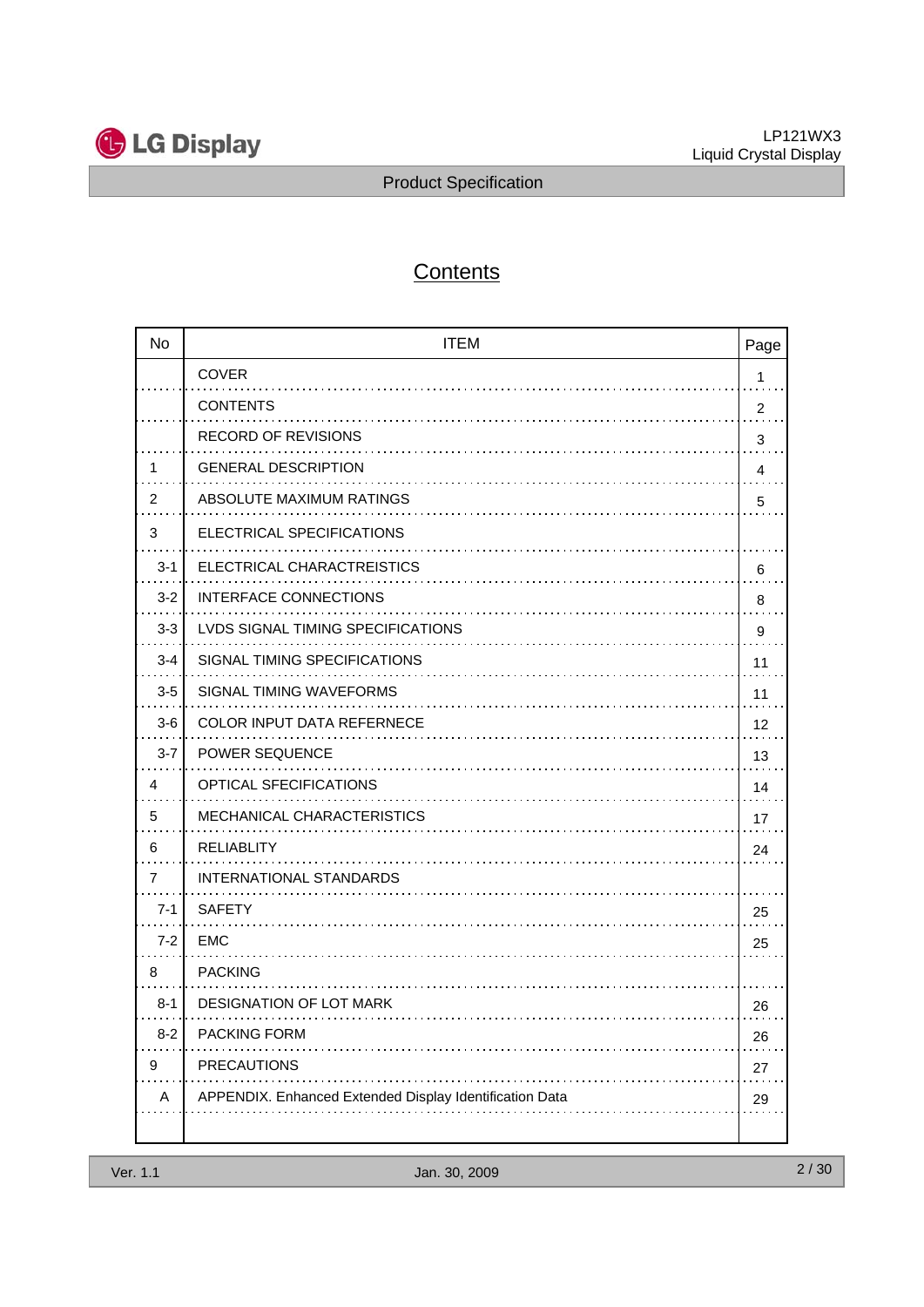

# **RECORD OF REVISIONS**

| Revision No | <b>Revision Date</b> | Page      | Description                                                                                                 |         |
|-------------|----------------------|-----------|-------------------------------------------------------------------------------------------------------------|---------|
| $0.0\,$     | Nov. 18. 2008        |           | First Draft (Preliminary Specification)                                                                     | $0.0\,$ |
| 0.1         | Nov. 27. 2008        | $28 - 30$ | Update of the EEDID Table                                                                                   |         |
| $1.0$       | Dec. 10. 2008        |           | <b>Final Specification</b>                                                                                  | $1.0$   |
|             |                      | $\,6$     | Update the Electrical characteristics.                                                                      |         |
| 1.1         | Jan. 30. 2009        | 13        | Update the Optical characteristics.                                                                         | 1.0     |
|             |                      |           | : Luminance (Min.: 170 $\rightarrow$ 190 cd/m <sup>2</sup> , Typ.: 200 $\rightarrow$ 220cd/m <sup>2</sup> ) |         |
|             |                      |           |                                                                                                             |         |
|             |                      |           |                                                                                                             |         |
|             |                      |           |                                                                                                             |         |
|             |                      |           |                                                                                                             |         |
|             |                      |           |                                                                                                             |         |
|             |                      |           |                                                                                                             |         |
|             |                      |           |                                                                                                             |         |
|             |                      |           |                                                                                                             |         |
|             |                      |           |                                                                                                             |         |
|             |                      |           |                                                                                                             |         |
|             |                      |           |                                                                                                             |         |
|             |                      |           |                                                                                                             |         |
|             |                      |           |                                                                                                             |         |
|             |                      |           |                                                                                                             |         |
|             |                      |           |                                                                                                             |         |
|             |                      |           |                                                                                                             |         |
|             |                      |           |                                                                                                             |         |
|             |                      |           |                                                                                                             |         |
|             |                      |           |                                                                                                             |         |
|             |                      |           |                                                                                                             |         |
|             |                      |           |                                                                                                             |         |
|             |                      |           |                                                                                                             |         |
|             |                      |           |                                                                                                             |         |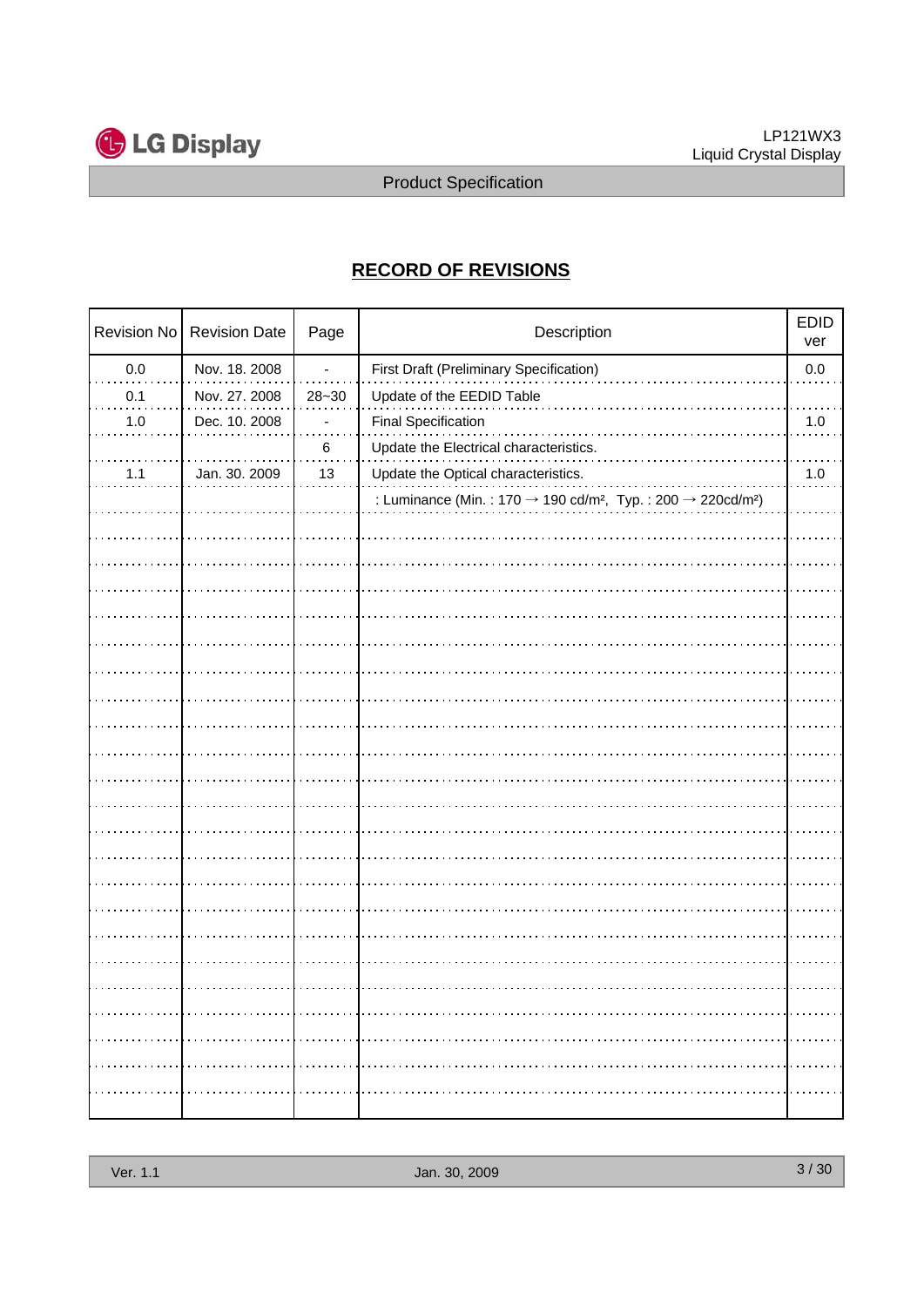

# **1. General Description**

The LP121WX3 is a Color Active Matrix Liquid Crystal Display with an integral White LED backlight system. The matrix employs a-Si Thin Film Transistor as the active element. It is a transmissive type display operating in the normally white mode. This TFT-LCD has 12.1 inches diagonally measured active display area with WXGA resolution(800 vertical by 1280 horizontal pixel array). Each pixel is divided into Red, Green and Blue sub-pixels or dots which are arranged in vertical stripes. Gray scale or the brightness of the sub-pixel color is determined with a 6-bit gray scale signal for each dot, thus, presenting a palette of more than 262,144 colors.

The LP121WX3 has been designed to apply the interface method that enables low power, high speed, low EMI.

The LP121WX3 is intended to support applications where thin thickness, low power are critical factors and graphic displays are important. In combination with the vertical arrangement of the sub-pixels, the LP121WX3 characteristics provide an excellent flat display for office automation products such as Notebook PC.



# **General Features**

| Active Screen Size            | 12.1 inches diagonal                                                      |
|-------------------------------|---------------------------------------------------------------------------|
| <b>Outline Dimension</b>      | 275.8 (H) $\times$ 178.1 (V) $\times$ 5.5(D, max) mm                      |
| <b>Pixel Pitch</b>            | 0.204 mm $\times$ 0.204 mm                                                |
| <b>Pixel Format</b>           | 1280 horiz. By 800 vert. Pixels RGB strip arrangement                     |
| Color Depth                   | 6-bit, 262,144 colors                                                     |
| Luminance, White              | 220 $cd/m^2$ (Typ.5 point)                                                |
| <b>Power Consumption</b>      | Total 4.0 Watt(Typ.) @ LCM circuit 0.8Watt(Typ.), B/L input 3.2Watt(Typ.) |
| Weight                        | $270q$ (Max.)                                                             |
| <b>Display Operating Mode</b> | Transmissive mode, normally white                                         |
| <b>Surface Treatment</b>      | Glare treatment of the front polarizer                                    |
| RoHS Comply                   | Yes                                                                       |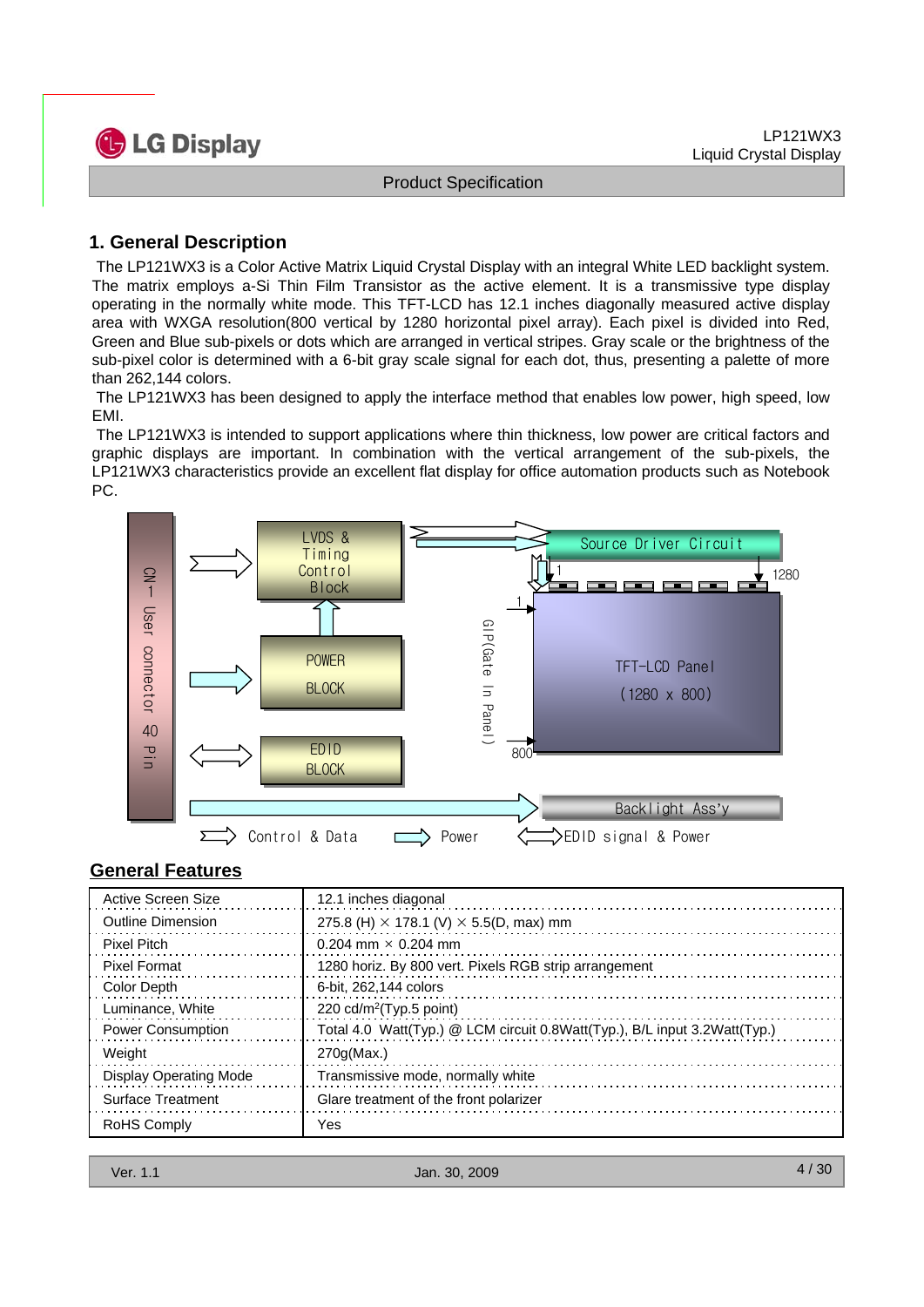

# **2. Absolute Maximum Ratings**

The following are maximum values which, if exceeded, may cause faulty operation or damage to the unit.

| Parameter                  | Symbol      |        | Values | Units | <b>Notes</b>            |  |
|----------------------------|-------------|--------|--------|-------|-------------------------|--|
|                            |             | Min    | Max    |       |                         |  |
| Power Input Voltage        | <b>VCC</b>  | $-0.3$ | 4.0    | Vdc   | at $25 \pm 5^{\circ}$ C |  |
| Operating Temperature      | Top         |        | 50     | ∘∩    |                         |  |
| Storage Temperature        | <b>H</b> st | $-20$  | 60     | ∘∩    |                         |  |
| Operating Ambient Humidity | <b>HOP</b>  | 10     | 90     | %RH   |                         |  |
| Storage Humidity           | <b>H</b> st | 10     | 90     | %RH   |                         |  |

### **Table 1. ABSOLUTE MAXIMUM RATINGS**

Note : 1. Temperature and relative humidity range are shown in the figure below. Wet bulb temperature should be 39°C Max, and no condensation of water.

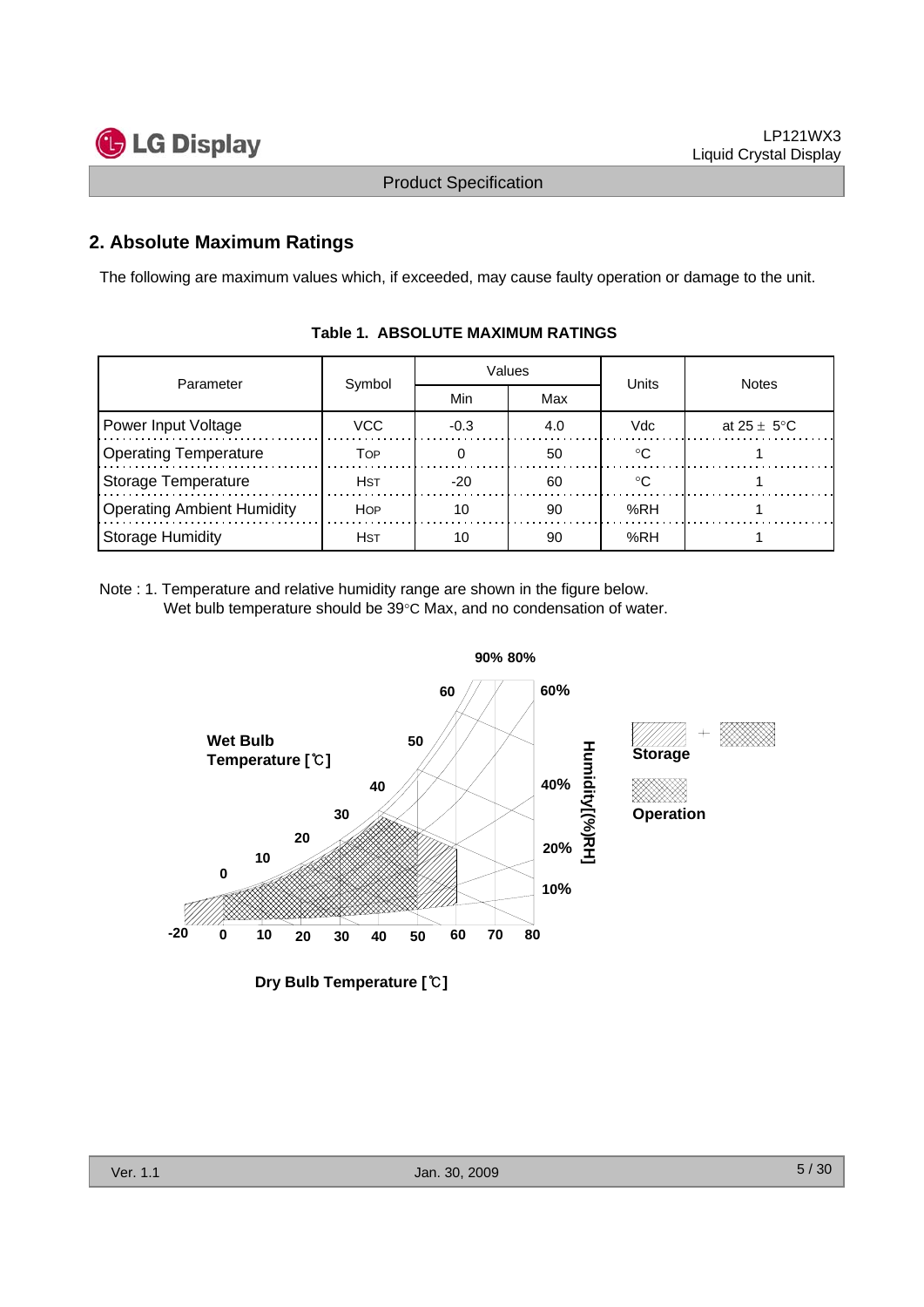

# **3. Electrical Specifications**

# **3-1. Electrical Characteristics**

The LP121WX3 requires two power inputs. The first logic is employed to power the LCD electronics and to drive the TFT array and liquid crystal. The second backlight is the input about LED BL.with LED Driver.

| Parameter                    |                     |                       |          |      | <b>Notes</b> |               |                |
|------------------------------|---------------------|-----------------------|----------|------|--------------|---------------|----------------|
|                              |                     | Symbol                | Min      | Typ  | Max          | Unit          |                |
| MODULE:                      |                     |                       |          |      |              |               |                |
| Power Supply Input Voltage   |                     | <b>VCC</b>            | 3.0      | 3.3  | 3.6          | $V_{DC}$      |                |
| Power Supply Input Current   | $I_{\rm CC}$        | Mosaic                |          | 250  | 280          | mA            |                |
| <b>Power Consumption</b>     | Pc                  | Mosaic                |          | 0.8  | 0.9          | W             |                |
| LVDS Impedance               |                     | <b>ZLVDS</b>          | 90       | 100  | 110          | Ω             | $\mathfrak{p}$ |
| LED Backlight:               |                     |                       |          |      |              |               |                |
| Operating Current per string | <b>I</b> LED        |                       | 5.0      | 20.0 | 21.0         | mA            | 3              |
| Operating Voltage per string | V <sub>led</sub>    |                       |          | 22.1 | 23.8         | V             |                |
| Power Consumption            |                     | $P_{BL}$              |          | 3.1  | 3.4          | W             | 3              |
| Life Time                    |                     |                       | 12,000   |      |              | <b>Hrs</b>    | 4              |
| <b>LED Driver</b>            |                     |                       |          |      |              |               |                |
| Power Supply Input Voltage   |                     | $V_{BL+}$             | 7.0      | 12.0 | 20.0         | V             |                |
| Frequency                    |                     | $F_{\rm PWM}$         | 200      |      | 1000         | Hz            | 5              |
| PWM Dimming (Duty) Ratio     | $D_{\text{on}}$     |                       | 12.5     |      | 100          | $\frac{0}{0}$ | 6              |
| PWM High Voltage Level       | $V_{\text{PWM\_H}}$ |                       | 3.0      |      | 5.3          | V             |                |
| PWM Low Voltage Level        | $V_{\text{PWM}_L}$  |                       | $\Omega$ |      | 0.5          | $\vee$        |                |
| LED_EN High Voltage          | $V_{LED, EN, H}$    |                       | 3.0      |      | 5.3          | $\vee$        |                |
| <b>LED_EN Low Voltage</b>    |                     | V <sub>LED_EN_L</sub> | $\Omega$ |      | 0.5          | V             |                |

Note)

1. The specified current and power consumption are under the Vcc =  $3.3V$ ,  $25^{\circ}$ C, fv = 60Hz condition whereas Mosaic pattern is displayed and fv is the frame frequency.



- 2. This impedance value is needed to proper display and measured form LVDS Tx to the mating connector.
- 3. The specified LED current and power consumption are under the Vled = 12.0V , 25℃, Dimming of Max luminance whereas White pattern is displayed and fv is the frame frequency.
- 4. The life time is determined as the time at which brightness of LCD is 50% compare to that of initial value at the typical LED current. These LED backlight has 6 strings on it and the typical current of LED's string is base on 20mA
- 5. This Spec. is not effective at 100% dimming ratio as an exception because it has DC level equivalent to 0Hz. In spite of acceptable range as defined, the PWM Frequency should be fixed and stable for more consistent brightness control at any specific level desired.
- 6. The operation of LED Driver below minimum dimming ratio may cause flickering or reliability issue.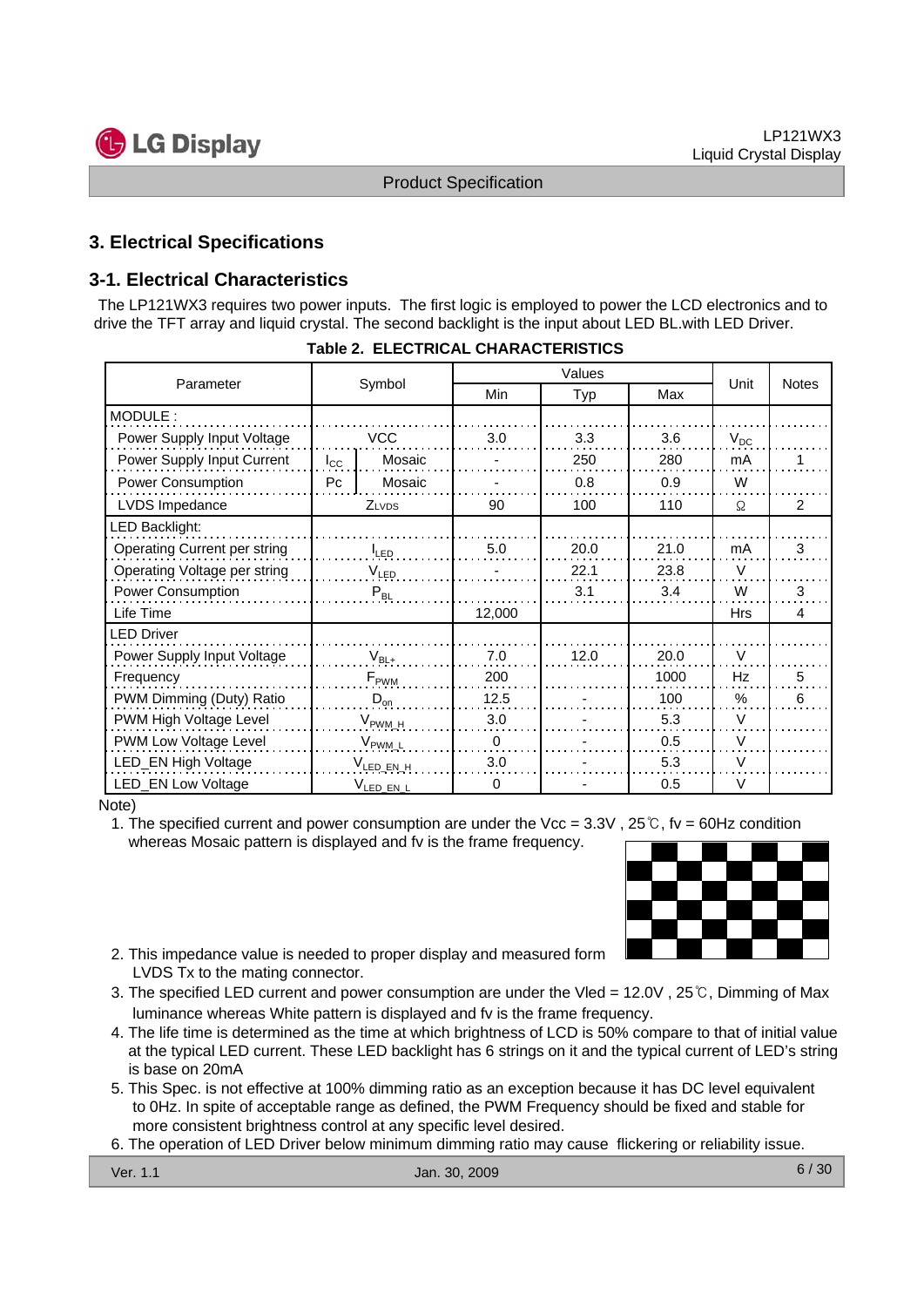

# **3-2. Interface Connections**

This LCD employs one interface connections, a 40 pin connector is used for the module electronics interface and the integral backlight system.

The electronics interface connector is a model FI-NXB40SL-HF10 manufactured by JAE.

### **Table 3. MODULE CONNECTOR PIN CONFIGURATION (CN1)**

| Pin                        | Symbol             | Description                                | <b>Notes</b>                                                          |
|----------------------------|--------------------|--------------------------------------------|-----------------------------------------------------------------------|
| 1                          | <b>NC</b>          | No Connection (Reserved for supplier)      |                                                                       |
| 2<br>. .                   | VCC                | Power Supply, 3.3V (typical)               |                                                                       |
| 3                          | <b>VCC</b>         | Power Supply, 3.3V (typical)               |                                                                       |
| 4                          | <b>V EEDID</b>     | DDC 3.3V power                             | 1, Interface chips                                                    |
| 5                          | <b>NC</b>          | No Connection                              | 1.1 LCD: SW, SW0612B (LCD Controller)                                 |
| 6                          | CIK EEDID          | <b>DDC Clock</b>                           | including LVDS Receiver<br>1.2 System: THC63LVD823A or equivalent     |
| 7                          | DATA EEDID         | <b>DDC</b> Data                            | * Pin to Pin compatible with LVDS                                     |
| 8                          | $R_{IN}$ 0-        | Negative LVDS differential data input      |                                                                       |
| 9                          | $R_{IN}$ 0+        | Positive LVDS differential data input      | 2. Connector<br>2.1 LCD<br>: FI-NXB40SL-HF10, JAE                     |
| 10                         | GND                | Ground                                     | it's compatible.                                                      |
| 11                         | $R_{IN}$ 1-        | Negative LVDS differential data input      |                                                                       |
| 12                         | $R_{\text{IN}}$ 1+ | Positive LVDS differential data input      | 2.2 Mating: FI-NX400L or equivalent.<br>2.3 Connector pin arrangement |
| 13                         | GND                | Ground                                     |                                                                       |
| 14                         | $R_{IN}$ 2-        | Negative LVDS differential data input      |                                                                       |
| 15                         | $R_{IN}$ 2+        | Positive LVDS differential data input      | 40                                                                    |
| 16                         | GND                | Ground                                     |                                                                       |
| 17                         | CLKIN-             | Negative LVDS differential clock input     |                                                                       |
| 18                         | CLKIN+             | Positive LVDS differential clock input     |                                                                       |
| 19                         | <b>GND</b>         | Ground                                     | [LCD Module Rear View]                                                |
| 20                         | <b>NC</b>          | No Connection                              |                                                                       |
| 21                         | <b>NC</b>          | No Connection                              |                                                                       |
| 22                         | GND                | Ground                                     |                                                                       |
| 23                         | NC.                | No Connection                              |                                                                       |
| 24                         | <b>NC</b>          | No Connection                              |                                                                       |
| 25                         | GND                | Ground                                     |                                                                       |
| 26                         | <b>NC</b>          | No Connection                              |                                                                       |
| 27                         | <b>NC</b>          | No Connection                              |                                                                       |
| 28                         | GND                | Ground                                     |                                                                       |
| 29                         | NC                 | No Connection                              |                                                                       |
| 30                         | NC.                | No Connection                              |                                                                       |
| 31                         | VBL-               | LED Ground                                 |                                                                       |
| 32                         | VBL-               | <b>LED Ground</b>                          |                                                                       |
| 33                         | VBL-               | LED Ground                                 |                                                                       |
| 34                         | <b>NC</b>          | No Connection (Reserved for supplier)      |                                                                       |
| $\sim$ $\sim$ $\sim$<br>35 | VBL+               | LED Power Supply 6V-20V                    |                                                                       |
| 36                         | VBL+               | LED Power Supply 6V-20V                    |                                                                       |
| 37                         | VBL+               | LED Power Supply 6V-20V                    |                                                                       |
| 38                         | <b>BLIM</b>        | PWM for luminance control (200Hz ~ 1000Hz) |                                                                       |
| 39                         | <b>BL_Enable</b>   | Backlight On/Off Control                   |                                                                       |
| 40                         | NC.                | No Connection (Reserved for supplier)      |                                                                       |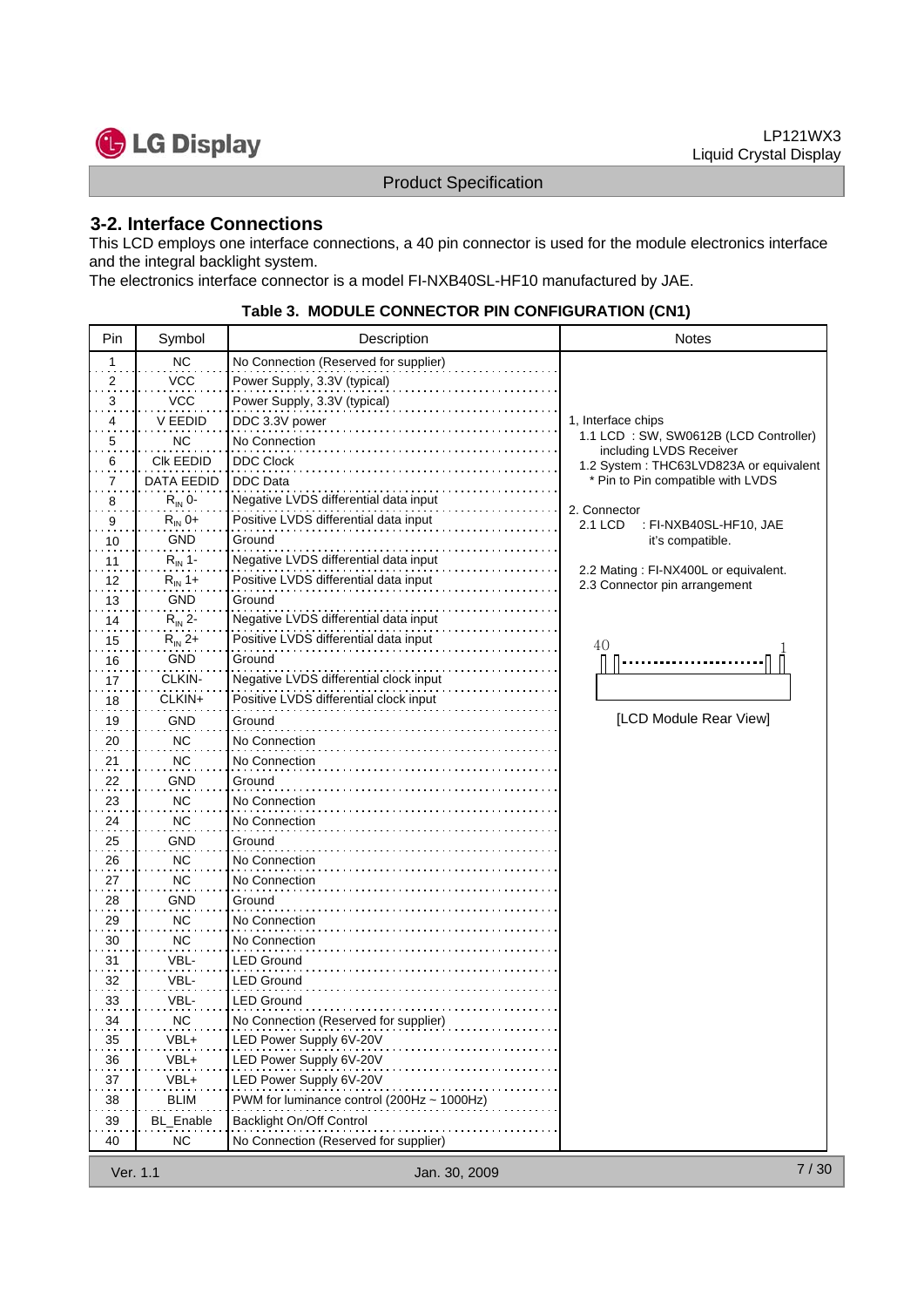# **3-3. LVDS Signal Timing Specifications**

# **3-3-1. DC Specification**



| Description                      | Symb<br>οl      | Min | Max | <b>Unit</b> | <b>Notes</b> |
|----------------------------------|-----------------|-----|-----|-------------|--------------|
| <b>LVDS Differential Voltage</b> | $V_{\text{ID}}$ | 100 | 600 | mV          | ۰            |
| LVDS Common mode Voltage         | $\rm V_{CM}$    | 0.6 | 1.8 |             |              |
| LVDS Input Voltage Range         | $V_{IN}$        | 0.3 | 2.1 |             | ۰            |

# **3-3-2. AC Specification**

| $T_{\rm{clk}}$<br><b>LVDS Clock</b><br><b>LVDS Data</b><br>$t_{SKFW}(F_{clk} = 1/T_{clk})$<br>$\mathcal{F}$<br>1) 85MHz > Fclk $\geq$ 65MHz : -400 ~ +400<br>2) 65MHz > Fclk $\geq$ 25MHz : -600 ~ +600<br>t <sub>skew</sub> |                              |            |        |                             |                              |  |  |
|------------------------------------------------------------------------------------------------------------------------------------------------------------------------------------------------------------------------------|------------------------------|------------|--------|-----------------------------|------------------------------|--|--|
| <b>Description</b>                                                                                                                                                                                                           | Symbol                       | <b>Min</b> | Max    | Unit                        | <b>Notes</b>                 |  |  |
|                                                                                                                                                                                                                              | t <sub>SKEW</sub>            | $-400$     | $+400$ | ps                          | 85MHz > Fclk $\geq$<br>65MHz |  |  |
| LVDS Clock to Data Skew Margin                                                                                                                                                                                               | $\mathsf{t}_{\mathsf{SKEW}}$ | $-600$     | $+600$ | ps                          | 65MHz > Fclk $\geq$<br>25MHz |  |  |
| LVDS Clock to Clock Skew Margin (Even<br>to Odd)                                                                                                                                                                             | <sup>L</sup> SKEW_EO         | $-1/7$     | $+1/7$ | $\mathsf{T}_{\mathsf{clk}}$ |                              |  |  |
| Maximum deviation<br>of input clock frequency during SSC                                                                                                                                                                     | $F_{DEV}$                    |            | ± 3    | %                           |                              |  |  |
| Maximum modulation frequency<br>of input clock during SSC                                                                                                                                                                    | $F_{MOD}$                    |            | 200    | <b>KHz</b>                  |                              |  |  |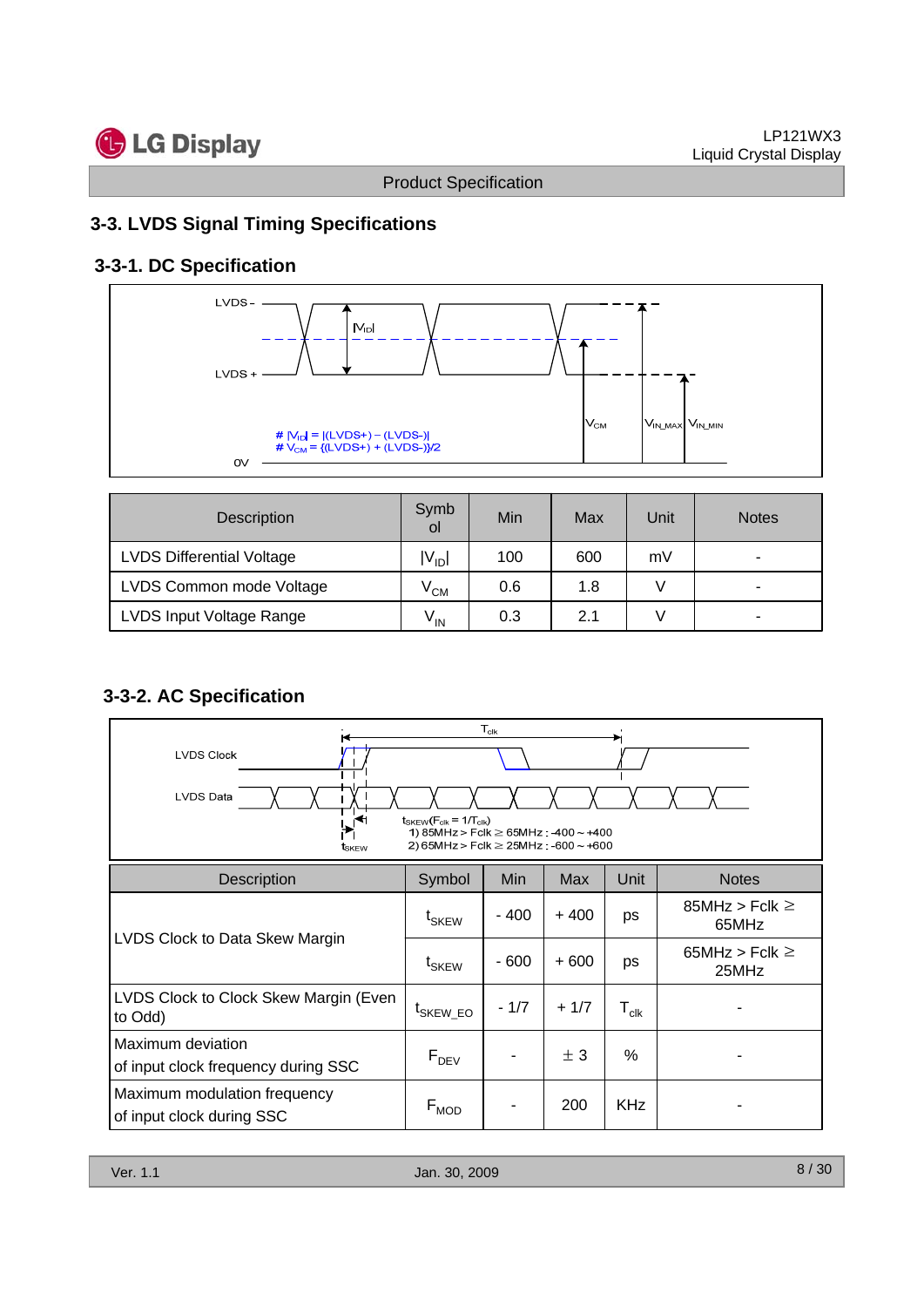



< Clock skew margin between channel >



< Spread Spectrum >

# **3-3-3. Data Format**

1) LVDS 1 Port



< LVDS Data Format >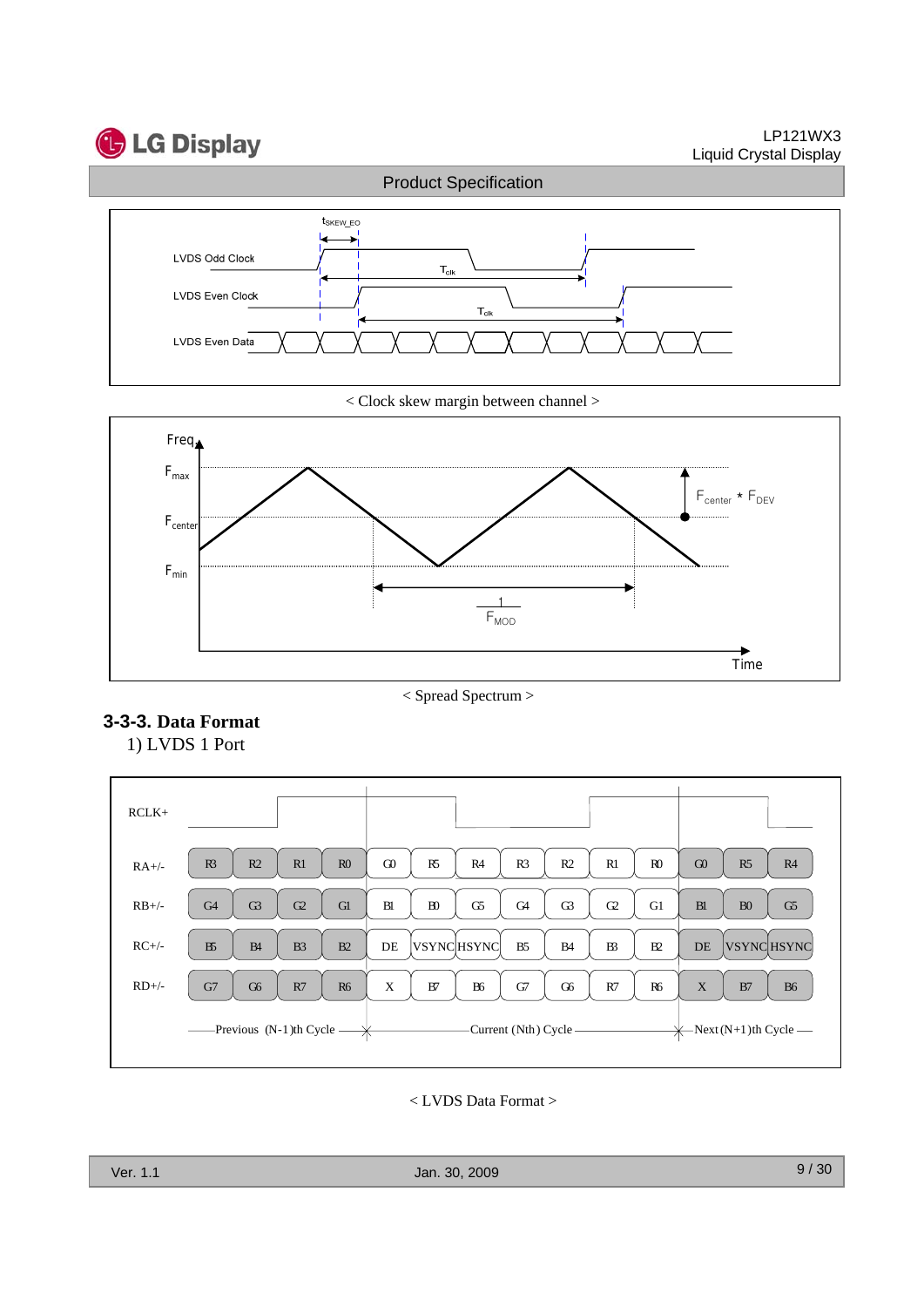# **3-4. Signal Timing Specifications**

This is the signal timing required at the input of the User connector. All of the interface signal timing should be satisfied with the following specifications and specifications of LVDS Tx/Rx for its proper operation.

| <b>ITEM</b> | Symbol                 |                               | Min  | <b>Typ</b>      | Max  | Unit        | <b>Note</b> |
|-------------|------------------------|-------------------------------|------|-----------------|------|-------------|-------------|
| <b>DCLK</b> | Frequency              | $f_{CLK}$                     | 66.9 | 69.3            | 73.9 | <b>MHz</b>  |             |
|             | Period                 | Thp                           | 1376 | 1408            | 1480 |             |             |
| Hsync       | Width                  | $t_{WH}$                      | 24   | 32              | 40   | tCLK        |             |
|             | <b>Width-Active</b>    | $t_{\text{WHA}}$              | 1280 | 1280            | 1280 |             |             |
|             | Period                 | $\mathfrak{t}_{\mathsf{VP}}$  | 810  | 820             | 832  |             |             |
| Vsync       | Width                  | $t_{\rm WV}$                  | 2    | 4               | 6    | tHP         |             |
|             | Width-Active           | $\mathsf{t}_{\mathsf{WVA}}$   | 800  | 800             | 800  |             |             |
|             | Horizontal back porch  | $t_{\sf HBP}$                 | 56   | 72              | 96   | <b>tCLK</b> |             |
| Data        | Horizontal front porch | $t_{\text{HFP}}$              | 16   | 24              | 64   |             |             |
| Enable      | Vertical back porch    | $\mathfrak{t}_{\mathsf{VBP}}$ | 6    | 12 <sup>°</sup> | 18   | tHP         |             |
|             | Vertical front porch   | $t_{\rm VFP}$                 | 2    | 4               | 8    |             |             |

### **Table 4. TIMING TABLE**

# **3-5. Signal Timing Waveforms** Condition : VCC =3.3V

Data Enable, Hsync, Vsync



Low: 0.3VCC High: 0.7VCC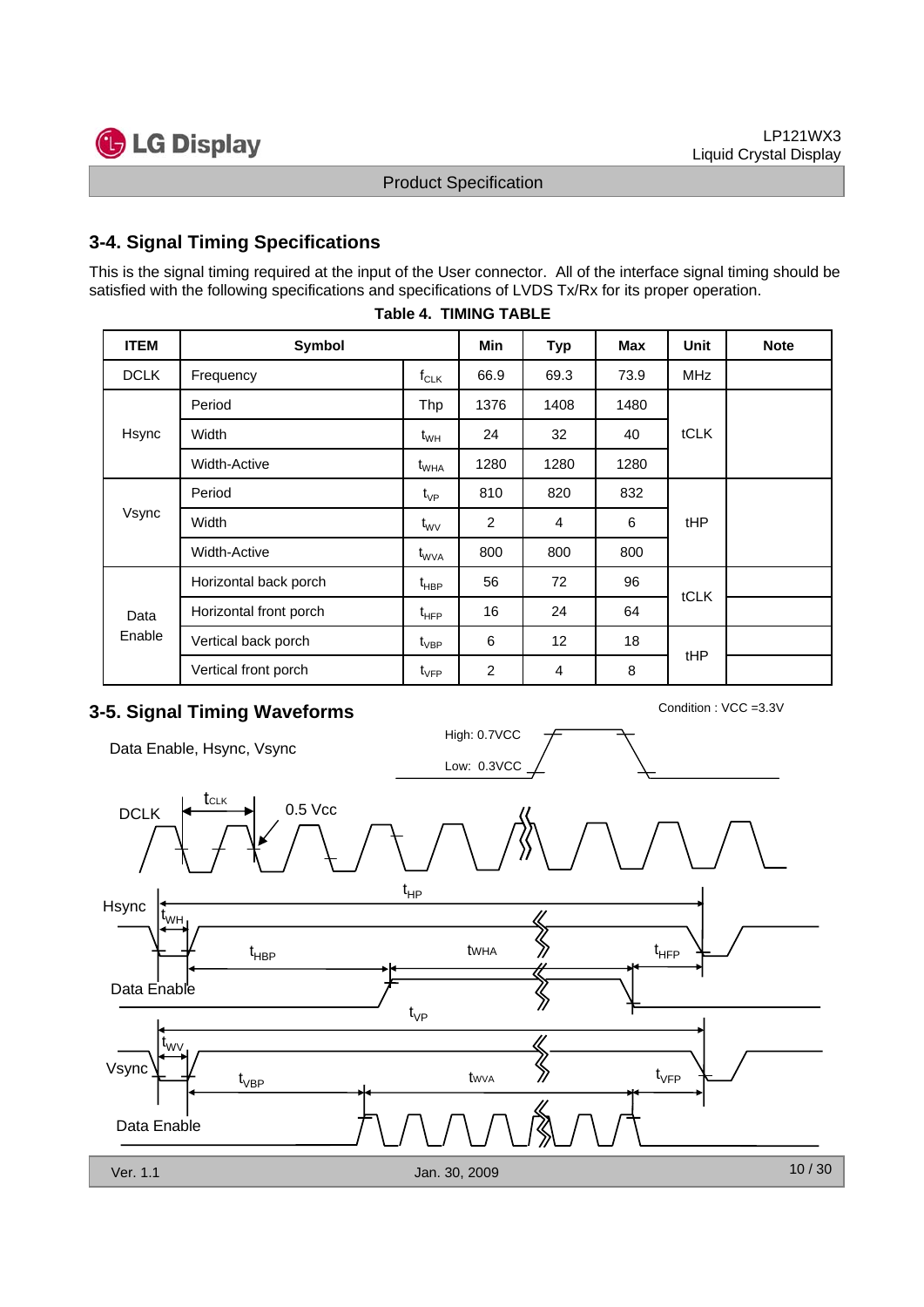# **3-6. Color Input Data Reference**

The brightness of each primary color (red,green and blue) is based on the 6-bit gray scale data input for the color ; the higher the binary input, the brighter the color. The table below provides a reference for color versus data input.

|              | Input Color Data  |              |              |              |                |              |                |                |              |                |                |             |                |                |             |             |           |             |             |
|--------------|-------------------|--------------|--------------|--------------|----------------|--------------|----------------|----------------|--------------|----------------|----------------|-------------|----------------|----------------|-------------|-------------|-----------|-------------|-------------|
|              | Color             |              |              | <b>RED</b>   |                |              |                |                |              | <b>GREEN</b>   |                |             |                | <b>BLUE</b>    |             |             |           |             |             |
|              |                   | <b>MSB</b>   |              |              |                |              | LSB MSB        |                |              |                |                | <b>LSB</b>  | MSB            |                |             |             |           | <b>LSB</b>  |             |
|              |                   | <b>R5</b>    | <b>R4</b>    | <b>R3</b>    | R <sub>2</sub> | <b>R</b> 1   | R <sub>0</sub> | G <sub>5</sub> | G 4          | G <sub>3</sub> | G <sub>2</sub> | G 1         | G <sub>0</sub> | <b>B</b> 5     | <b>B4</b>   | <b>B3</b>   | <b>B2</b> | <b>B</b> 1  | <b>B</b> 0  |
|              | <b>Black</b><br>. | 0            | $\mathbf 0$  | 0            | 0              | $\mathbf 0$  | 0              | $\mathbf 0$    | 0            | 0              | 0              | $\mathbf 0$ | $\mathbf 0$    | $\mathbf 0$    | $\pmb{0}$   | $\mathbf 0$ | 0         | $\pmb{0}$   | $\mathbf 0$ |
|              | Red               | 1            | $\mathbf{1}$ | 1            | 1              | 1            | 1              | $\mathbf 0$    | 0            | 0              | 0              | 0           | 0              | $\mathbf 0$    | 0           | 0           | 0         | 0           | 0           |
|              | Green             | 0            | 0            | 0            | 0              | $\mathbf 0$  | 0              | $\mathbf{1}$   | 1            | $\mathbf{1}$   | 1              | 1           | 1              | $\mathbf 0$    | $\mathbf 0$ | 0           | 0         | $\mathbf 0$ | $\Omega$    |
| <b>Basic</b> | Blue              | 0            | 0            | 0            | 0              | 0            | 0              | $\pmb{0}$      | 0            | 0              | 0              | 0           | 0              | -1             | 1           | 1           | 1         | 1           | 1           |
| Color        | Cyan              | 0            | $\mathbf 0$  | 0            | 0              | $\mathbf 0$  | 0              | $\mathbf{1}$   | 1            | 1              | $\mathbf{1}$   | 1           | 1              | 1              | 1           | 1           | 1         | 1           |             |
|              | Magenta           | 1            | 1            | 1            | 1              | 1            | 1              | $\mathbf 0$    | 0            | 0              | 0              | 0           | 0              | $\mathbf 1$    | 1           | 1           |           | 1           |             |
|              | Yellow            | $\mathbf{1}$ | $\mathbf{1}$ | 1            | 1              | 1            |                | 111            | $\mathbf{1}$ | 1              | $\mathbf{1}$   | 1           | 1              | $\mathbf 0$    | 0           | 0           | 0         | $\mathbf 0$ | $\Omega$    |
|              | White             | $\mathbf{1}$ | $\mathbf{1}$ | $\mathbf{1}$ | 1              | $\mathbf{1}$ | 1 I            | $\mathbf{1}$   | 1            | $\mathbf{1}$   | $\mathbf{1}$   | 1           | 1              | $\overline{1}$ | 1           | 1           | 1         | 1           | 1           |
|              | RED (00)          | $\mathbf 0$  | 0            | 0            | 0              | $\pmb{0}$    | $\overline{0}$ | l o            | 0            | $\pmb{0}$      | 0              | $\mathbf 0$ | 0              | I٥             | $\mathbf 0$ | 0           | 0         | $\pmb{0}$   | 0           |
|              | RED (01)          | 0            | $\Omega$     | 0            | 0              | 0            | $\mathbf{1}$   | $\Omega$       | 0            | $\mathbf 0$    | 0              | $\mathbf 0$ | 0              | 0 I            | $\pmb{0}$   | 0           | $\Omega$  | 0           | $\Omega$    |
| <b>RED</b>   |                   |              |              |              |                |              |                |                |              |                |                |             |                |                |             |             |           |             |             |
|              | <b>RED (62)</b>   | 1            | 1            | 1            |                | 1            | 0              | 0              | 0            | 0              | 0              | 0           | 0              | $\mathbf 0$    | 0           | 0           | 0         | 0           | 0           |
|              | RED (63)          | $\mathbf{1}$ | 1            | 1            | 1              | $\mathbf{1}$ | 1 <sup>1</sup> | $\mathbf 0$    | 0            | 0              | 0              | $\mathbf 0$ |                | 010            | 0           | 0           | 0         | $\mathbf 0$ | 0           |
|              | <b>GREEN (00)</b> | 0            | 0            | $\pmb{0}$    | 0              | $\mathsf 0$  |                | 0 0            | 0            | $\pmb{0}$      | 0              | $\mathbf 0$ | 0              | I٥             | $\pmb{0}$   | 0           | 0         | $\mathbf 0$ | 0           |
|              | <b>GREEN (01)</b> | 0            | $\mathbf 0$  | 0            | 0              | $\mathbf 0$  | 0              | $\mathbf 0$    | 0            | $\mathbf 0$    | $\mathbf 0$    | $\mathbf 0$ | 1              | $\mathbf 0$    | 0           | 0           | 0         | 0           | $\mathbf 0$ |
| <b>GREEN</b> |                   |              |              |              |                |              |                |                |              |                |                |             |                |                |             |             |           |             |             |
|              | <b>GREEN (62)</b> | 0            | 0            | 0            | 0              | $\mathbf 0$  | 0              | 1              | 1            |                | 1              | 1           | 0              | $\mathbf 0$    | 0           | 0           | 0         | $\mathbf 0$ | $\mathbf 0$ |
|              | <b>GREEN (63)</b> | 0            | $\mathbf 0$  | 0            | 0              | $\mathbf 0$  | 0              | $\mathbf{1}$   | 1            | 1              | $\mathbf{1}$   | 1           | 1              | $\mathbf 0$    | $\mathbf 0$ | 0           | 0         | 0           | 0           |
|              | <b>BLUE (00)</b>  | $\mathbf 0$  | 0            | $\pmb{0}$    | 0              | $\pmb{0}$    |                | 0 0            | 0            | $\pmb{0}$      | 0              | $\mathbf 0$ | 0              | I٥             | $\mathbf 0$ | 0           | 0         | $\pmb{0}$   | $\mathbf 0$ |
|              | <b>BLUE (01)</b>  | 0            | $\Omega$     | 0            | 0              | $\mathbf 0$  | 0              | $\mathbf 0$    | 0            | 0              | 0              | 0           | 0              | $\Omega$       | $\mathbf 0$ | 0           | 0         | 0           |             |
| <b>BLUE</b>  |                   |              |              |              |                |              |                |                |              |                |                |             |                |                |             |             |           |             |             |
|              | <b>BLUE (62)</b>  | 0            | 0            | 0            | 0              | 0            | 0              | $\mathbf 0$    | 0            | $\Omega$       | 0              | $\mathbf 0$ | 0              | -1             | 1           |             |           | 1           | $\Omega$    |
|              | <b>BLUE (63)</b>  | 0            | 0            | 0            | 0              | 0            | $\overline{0}$ | $\mathbf 0$    | 0            | 0              | 0              | $\mathbf 0$ | 011            |                | 1           | 1           | 1         | 1           | 1           |

### **Table 5. COLOR DATA REFERENCE**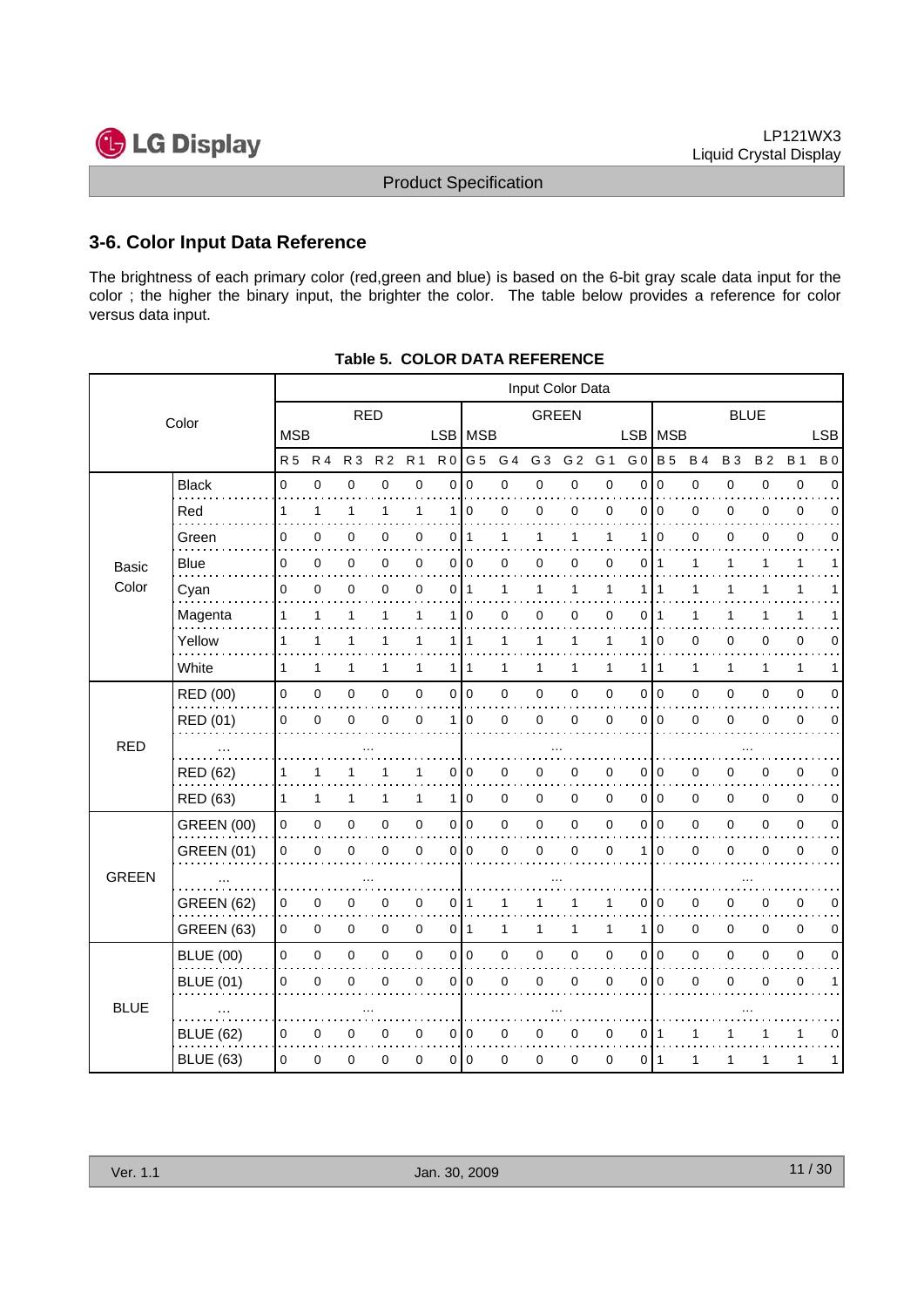



### **Table 6. POWER SEQUENCE TABLE**

| Parameter      |      | Value |      | Units |
|----------------|------|-------|------|-------|
|                | Min. | Typ.  | Max. |       |
| $T_1$          | 0.5  |       | 10   | ms    |
| T <sub>2</sub> | 0    |       | 50   | ms    |
| $T_3$          | 200  | ٠     | ۰    | ms    |
| T <sub>4</sub> | 200  | ٠     | ٠    | ms    |
| $T_5$          | 0    |       | 50   | ms    |
| $T_6$          | 3    |       | $10$ | ms    |
| T <sub>7</sub> | 400  | ٠     | ۰    | ms    |
| $T_8$          | 50   |       | 100  | ms    |
| $T_9$          | 0    |       | 100  | ms    |
| $T_{10}$       | 0    | -     | 100  | ms    |
| $T_{11}$       | 50   |       | 100  | ms    |

Note)

1. Valid Data is Data to meet "3-3. LVDS Signal Timing Specifications"

2. Please avoid floating state of interface signal at invalid period.

3. When the interface signal is invalid, be sure to pull down the power supply for LCD VCC to 0V.

4. LED power must be turn on after power supply for LCD and interface signal are valid.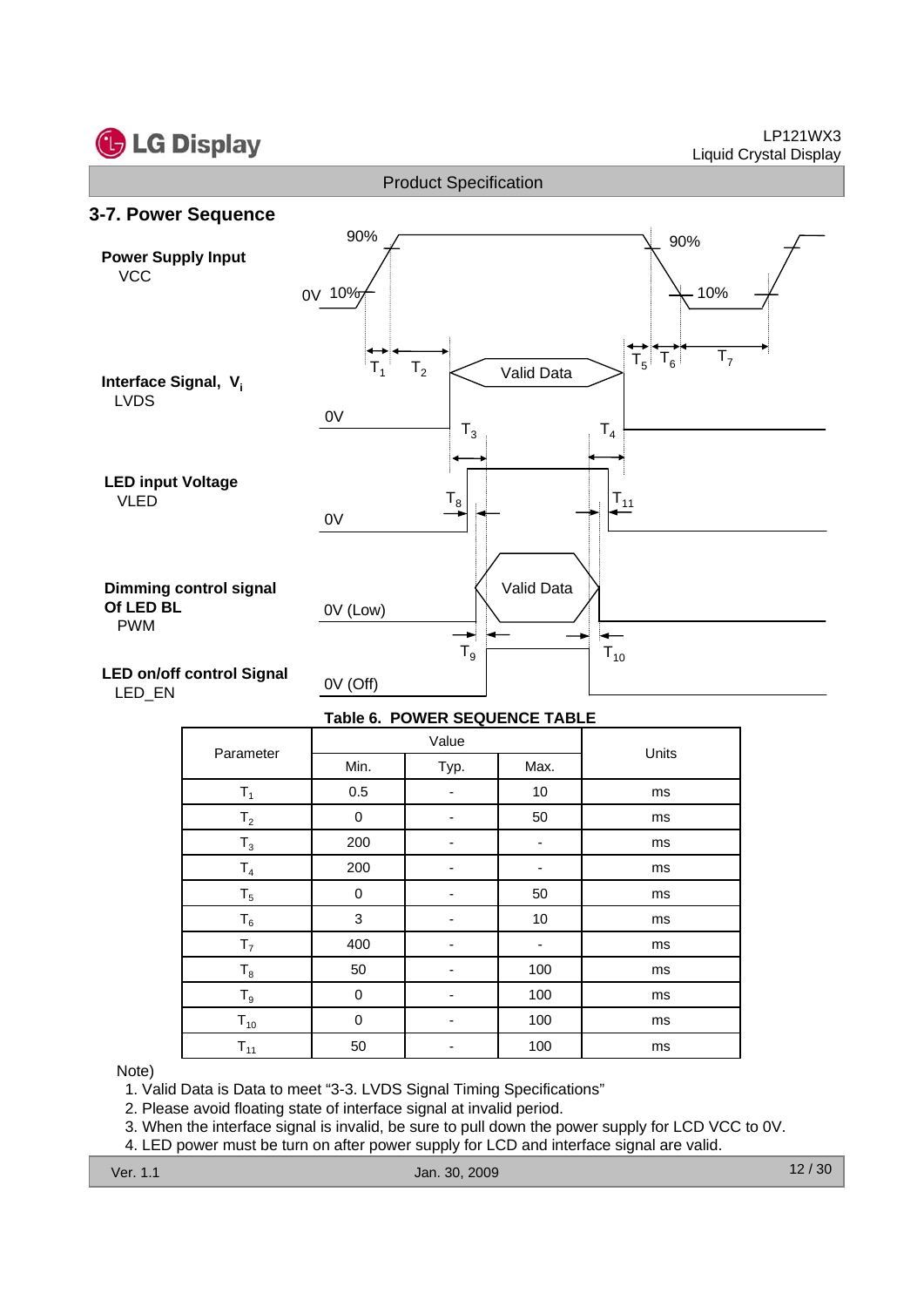

# **4. Optical Specification**

Optical characteristics are determined after the unit has been 'ON' and stable for approximately 30 minutes in a dark environment at 25°C. The values specified are at an approximate distance 50cm from the LCD surface at a viewing angle of  $\Phi$  and  $\Theta$  equal to 0°.

FIG. 1 presents additional information concerning the measurement equipment and method.



**FIG. 1 Optical Characteristic Measurement Equipment and Method**



|                                     |                |            |        |       | ◡੶੶               |                |
|-------------------------------------|----------------|------------|--------|-------|-------------------|----------------|
|                                     |                |            | Values |       |                   |                |
| Parameter                           | Symbol         | <b>Min</b> | Typ    | Max   | Units             | <b>Notes</b>   |
| <b>Contrast Ratio</b>               | <b>CR</b>      |            | 500    |       |                   |                |
| Surface Luminance, white            | $L_{WH}$       | 190        | 220    |       | cd/m <sup>2</sup> | 2              |
| Luminance Variation                 | $\delta$ white |            |        | 1.6   |                   | 3              |
| Response Time                       | $Tr_R + Tr_D$  |            | 16     |       | ms                | $\overline{4}$ |
| <b>Color Coordinates</b>            |                |            |        |       |                   |                |
| <b>RED</b>                          | <b>RX</b>      | 0.562      | 0.592  | 0.622 |                   |                |
|                                     | <b>RY</b>      | 0.321      | 0.351  | 0.381 |                   |                |
| <b>GREEN</b>                        | GX             | 0.304      | 0.334  | 0.364 |                   |                |
|                                     | GY             | 0.519      | 0.549  | 0.579 |                   |                |
| <b>BLUE</b>                         | BX             | 0.124      | 0.154  | 0.184 |                   |                |
|                                     | BY             | 0.100      | 0.130  | 0.160 |                   |                |
| <b>WHITE</b>                        | WX             | 0.283      | 0.313  | 0.343 |                   |                |
|                                     | <b>WY</b>      | 0.299      | 0.329  | 0.359 |                   |                |
| Viewing Angle                       |                |            |        |       |                   | 5              |
| x axis, right( $\Phi$ =0°)          | $\Theta$ r     | 40         |        |       | degree            |                |
| x axis, left ( $\Phi$ =180°)        | $\Theta$       | 40         |        |       | degree            |                |
| y axis, up ( $\Phi$ =90°)           | $\Theta$ u     | 10         |        |       | degree            |                |
| y axis, down $(\Phi = 270^{\circ})$ | $\Theta$ d     | 30         |        |       | degree            |                |
| <b>Gray Scale</b>                   |                |            |        |       |                   | 6              |

Ta=25°C, VCC=3.3V, fv=60Hz,  $f_{CLK}$ = 69.3MHz,  $I_{LED}$ = 20.0mA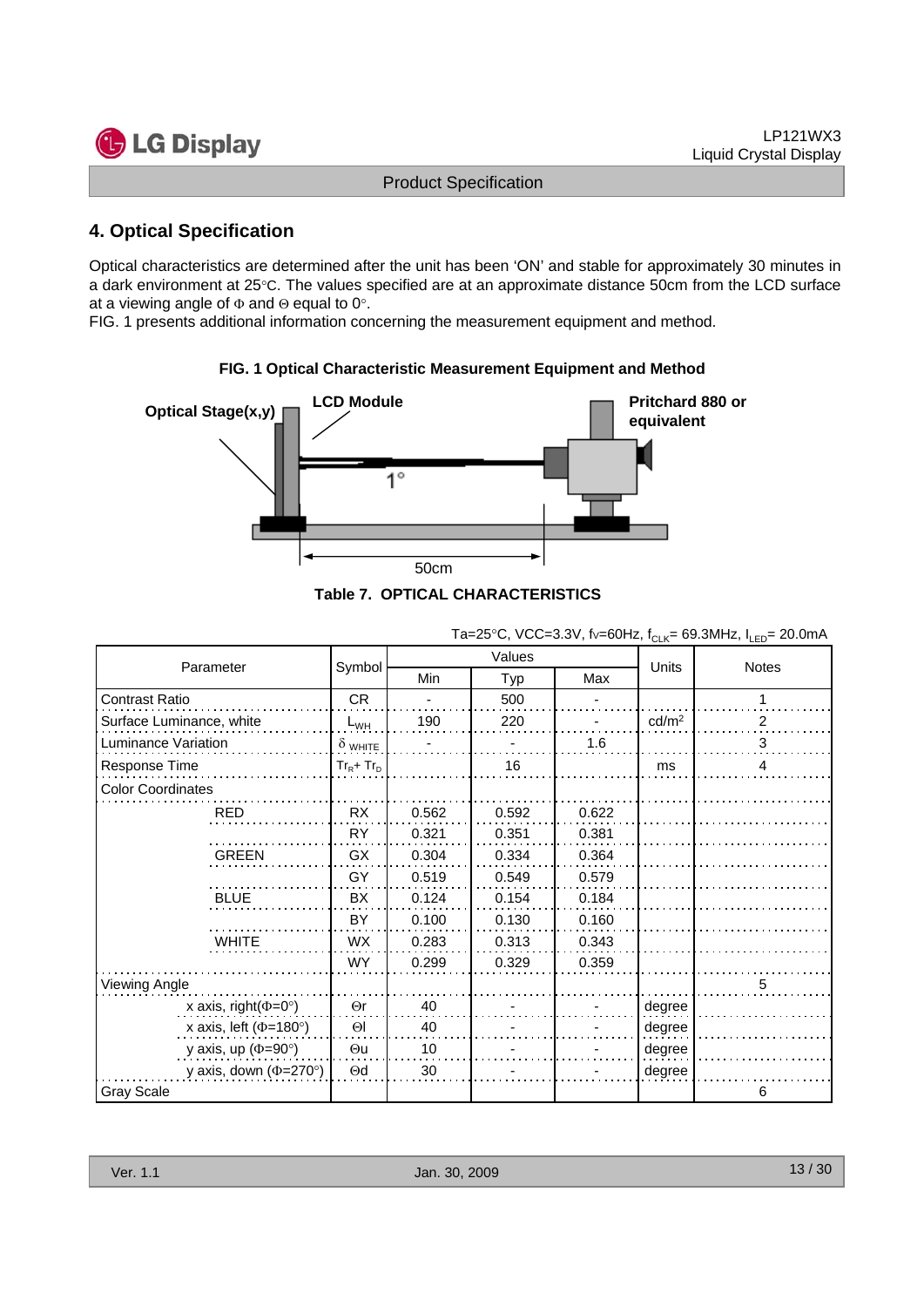

Note)

1. Contrast Ratio(CR) is defined mathematically as

Surface Luminance with all white pixels

Contrast Ratio =

Surface Luminance with all black pixels

2. Surface luminance is the average of 5 point across the LCD surface 50cm from the surface with all pixels displaying white. For more information see FIG 1.

 $L_{WH}$  = Average( $L_1, L_2, ... L_n$ )

3. The variation in surface luminance, The panel total variation ( $\delta_{WHTE}$ ) is determined by measuring L<sub>N</sub> at each test position 1 through 13 and then defined as followed numerical formula. For more information see FIG 2.

Maximum $(L_1, L_2, ... L_{13})$  $\delta$  <sub>WHITE</sub> =  $-$ Minimum $(L_1, L_2, ... L_{13})$ 

- 4. Response time is the time required for the display to transition from white to black (rise time,  $Tr_R$ ) and from black to white(Decay Time,  $Tr_D$ ). For additional information see FIG 3.
- 5. Viewing angle is the angle at which the contrast ratio is greater than 10. The angles are determined for the horizontal or x axis and the vertical or y axis with respect to the z axis which is normal to the LCD surface. For more information see FIG 4.
- 6. Gray scale specification  $* f_V = 60 Hz$

| <b>Gray Level</b> | Luminance [%] (Typ) |
|-------------------|---------------------|
|                   | 0.22                |
| I 7               | 2.77                |
| L <sub>15</sub>   | 8.65                |
| L23               | 16.4                |
| L31               | 25.4                |
| L <sub>39</sub>   | 39.3                |
| 147               | 57.2                |
| L <sub>55</sub>   | 77.9                |
| -63               | 1ሰበ                 |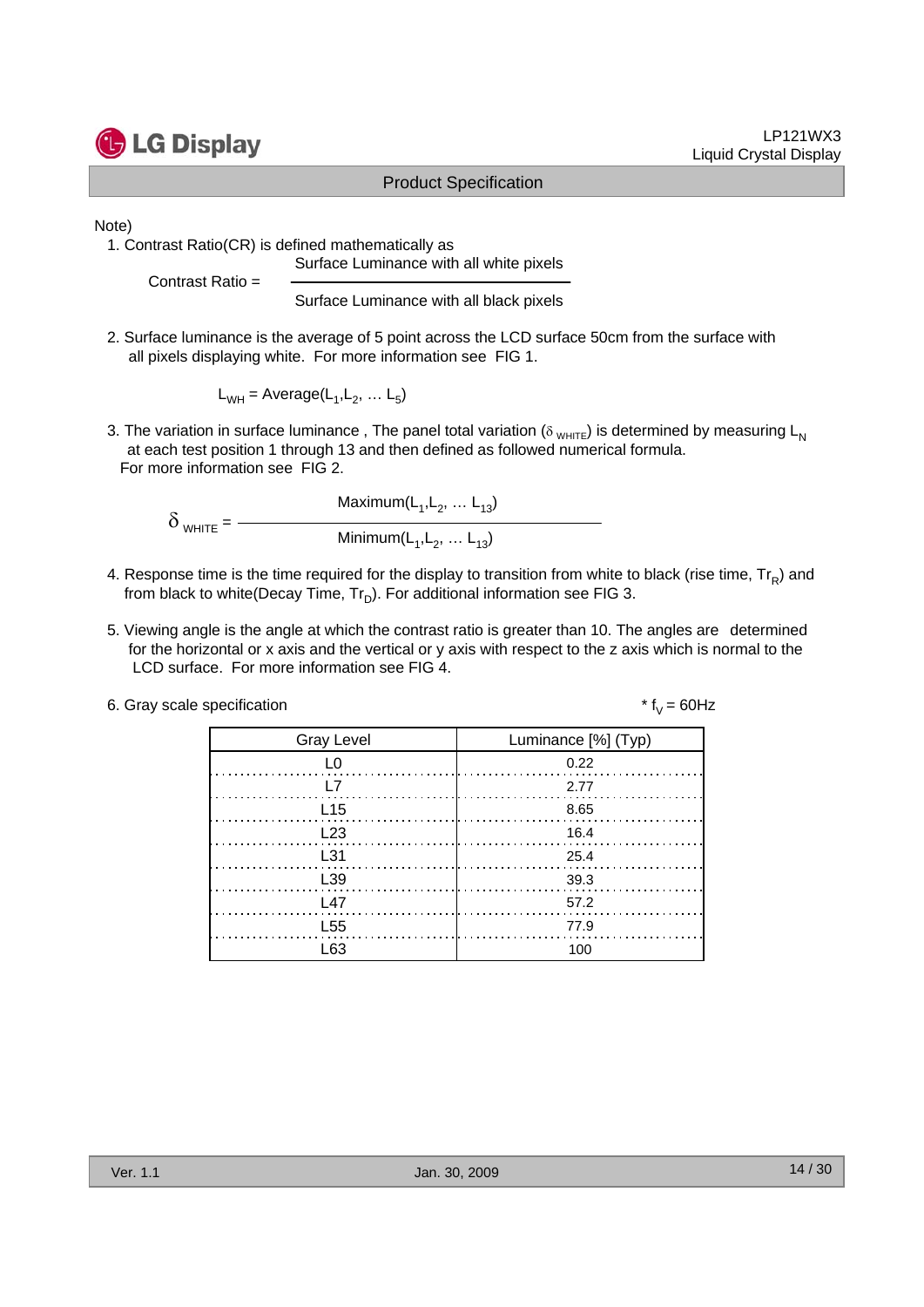

### **FIG. 2 Luminance**

<measuring point for surface luminance & measuring point for luminance variation>



H,V : ACTIVE AREA A : H/4 mm B : V/4 mm C : 10 mm D : 10 mm POINTS : 13 POINTS

### **FIG. 3 Response Time**

The response time is defined as the following figure and shall be measured by switching the input signal for "black" and "white".

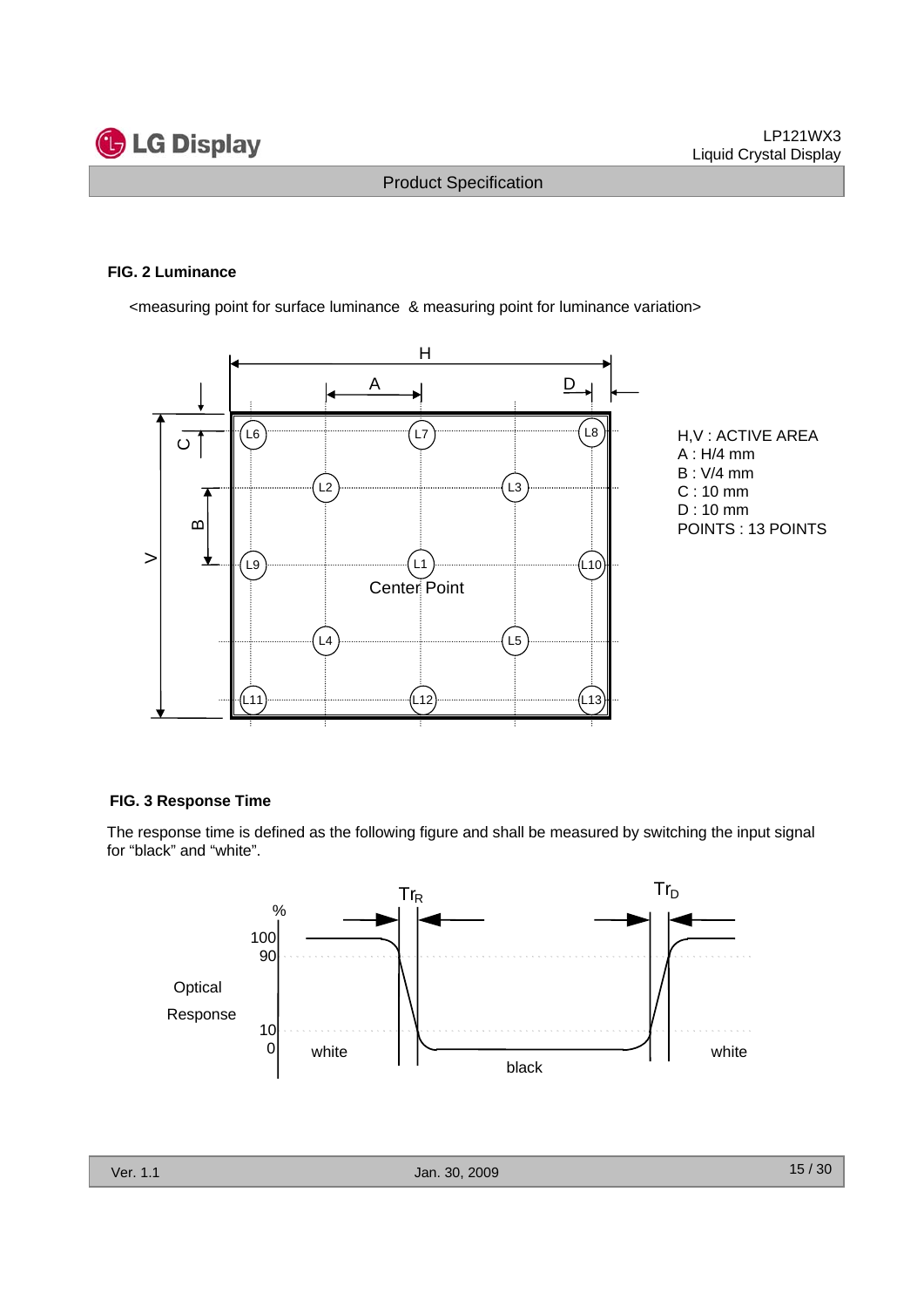

# **5. Mechanical Characteristics**

The contents provide general mechanical characteristics for the model LP121WX3. In addition the figures in the next page are detailed mechanical drawing of the LCD.

|                          | Horizontal                             | $275.8 \pm 0.5$ mm  |  |  |  |  |
|--------------------------|----------------------------------------|---------------------|--|--|--|--|
| <b>Outline Dimension</b> | Vertical                               | $178.1 \pm 0.5$ mm  |  |  |  |  |
|                          | <b>Thickness</b>                       | 5.5 (Max)           |  |  |  |  |
| <b>Bezel Area</b>        | Horizontal                             | $264.8 \pm 0.5$ mm  |  |  |  |  |
|                          | Vertical                               | $166.6 \pm 0.5$ mm  |  |  |  |  |
|                          | Horizontal                             | $261.12 \pm 0.3$ mm |  |  |  |  |
| Active Display Area      | Vertical                               | 163.20 $\pm$ 0.3mm  |  |  |  |  |
| Weight                   | 270g(Max)                              |                     |  |  |  |  |
| <b>Surface Treatment</b> | Glare treatment of the front polarizer |                     |  |  |  |  |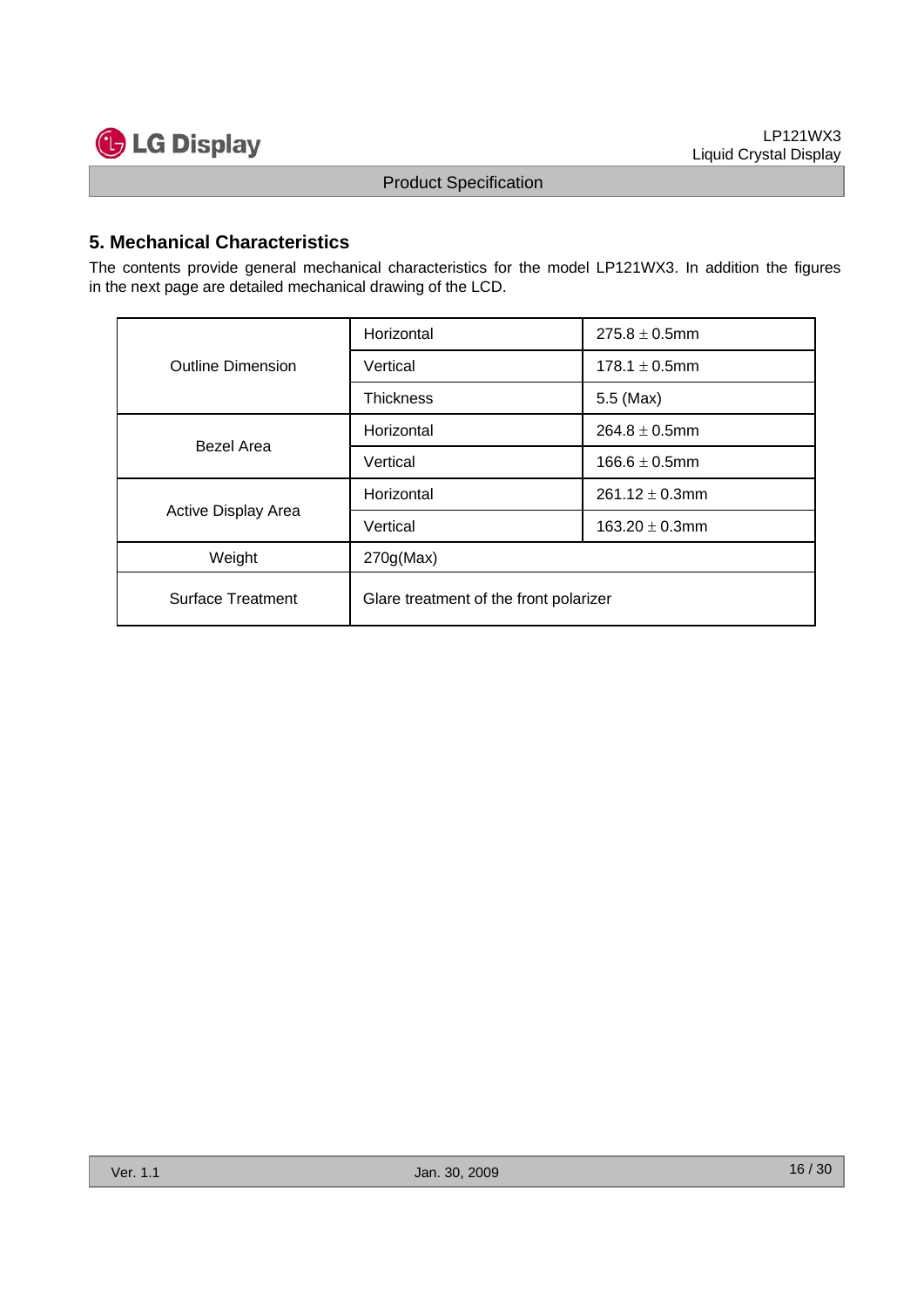

<FRONT VIEW>  $\blacksquare$  Note) Unit:[mm], General tolerance:  $\pm$  0.5mm



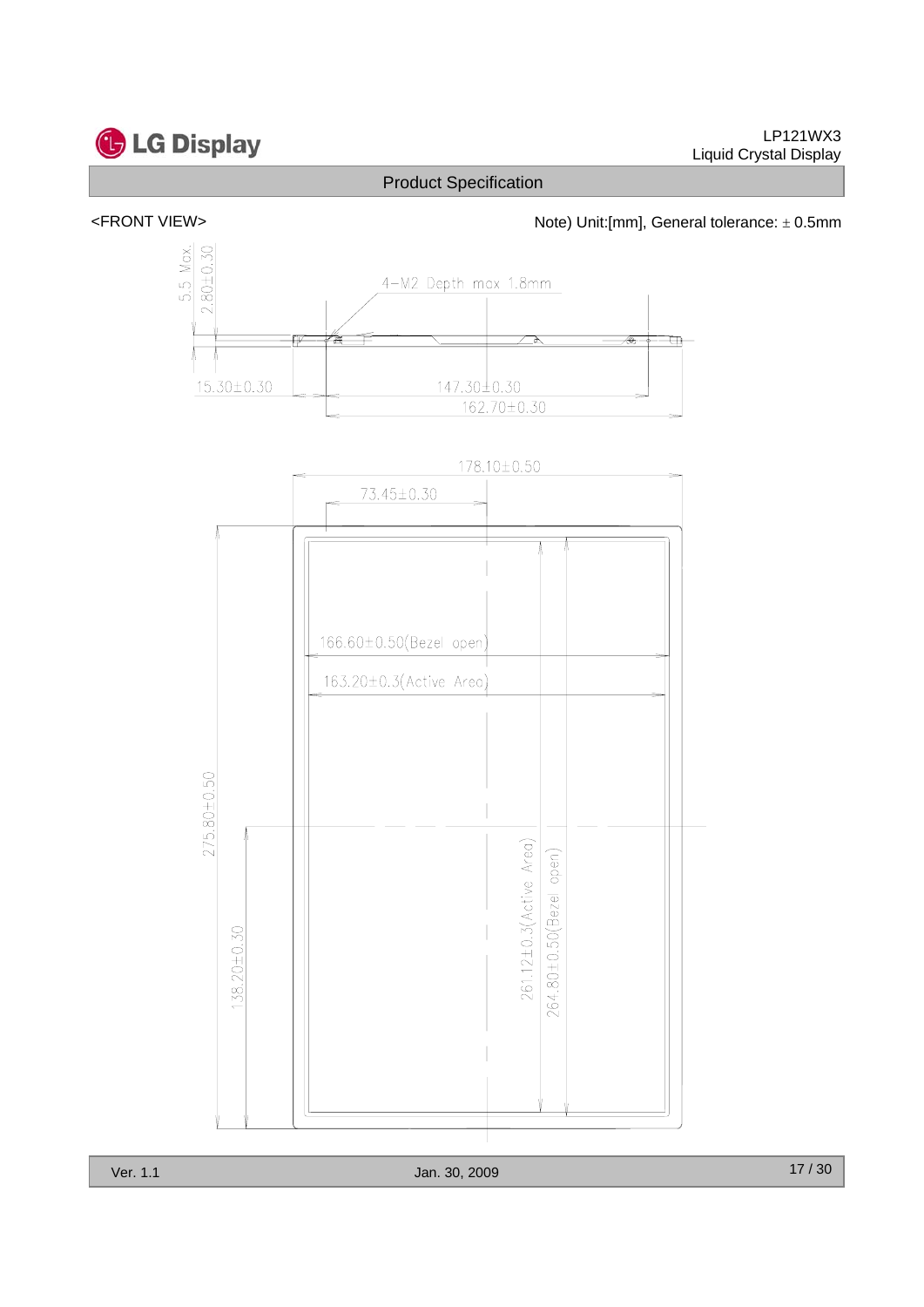

<REAR VIEW>  $\blacksquare$  Note) Unit:[mm], General tolerance:  $\pm$  0.5mm

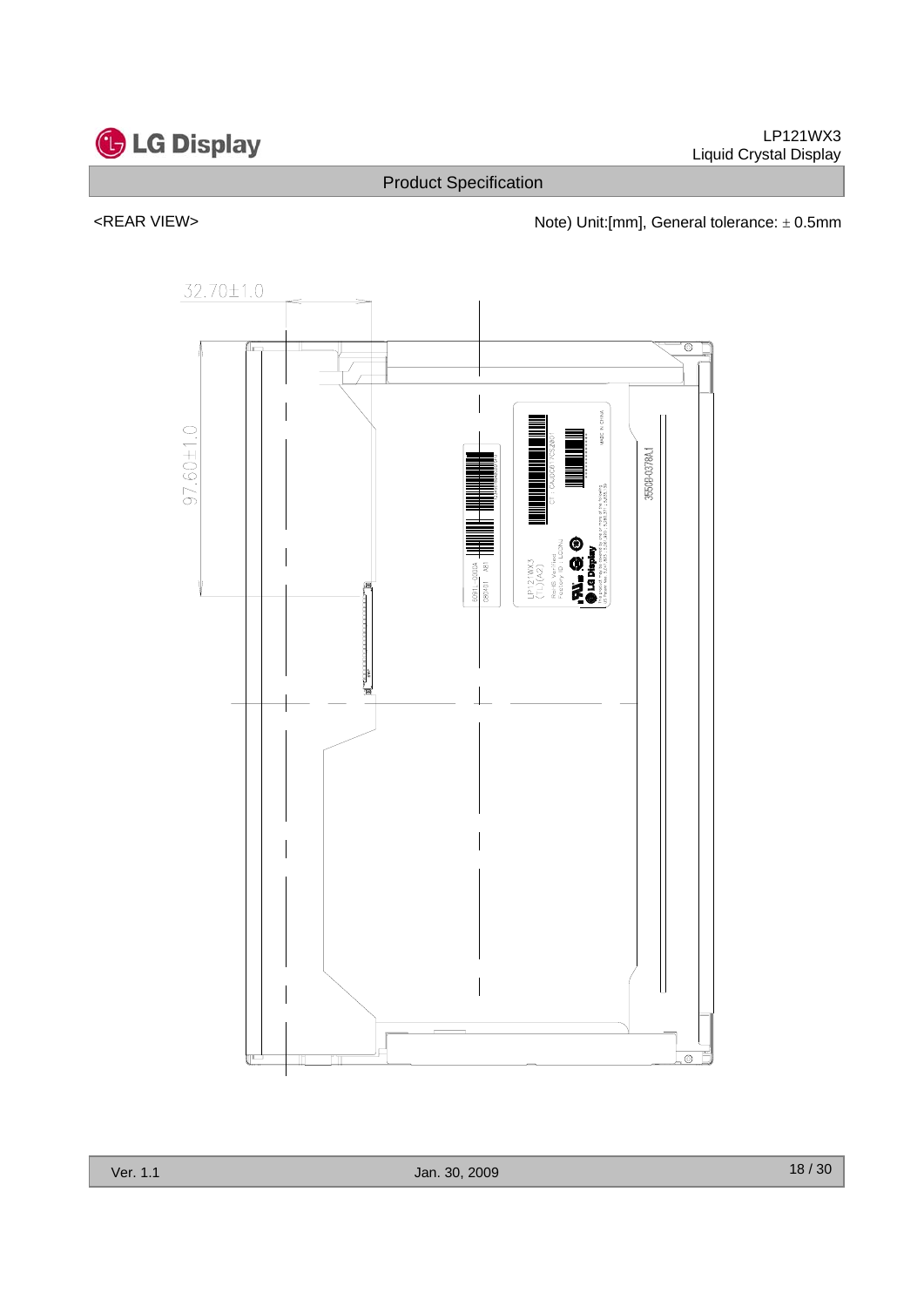

[ DETAIL DESCRIPTION OF SIDE MOUNTING SCREW ]



# **\*Screw Torque (4 point): Max. 2Kgf.Cm**

# **\*Mounting SCREW Depth : 1.8mm max**

Notes : 1. Screw plated through the method of non-electrolytic nickel plating is preferred to reduce possibility that results in vertical and/or horizontal line defect due to the conductive particles from screw surface.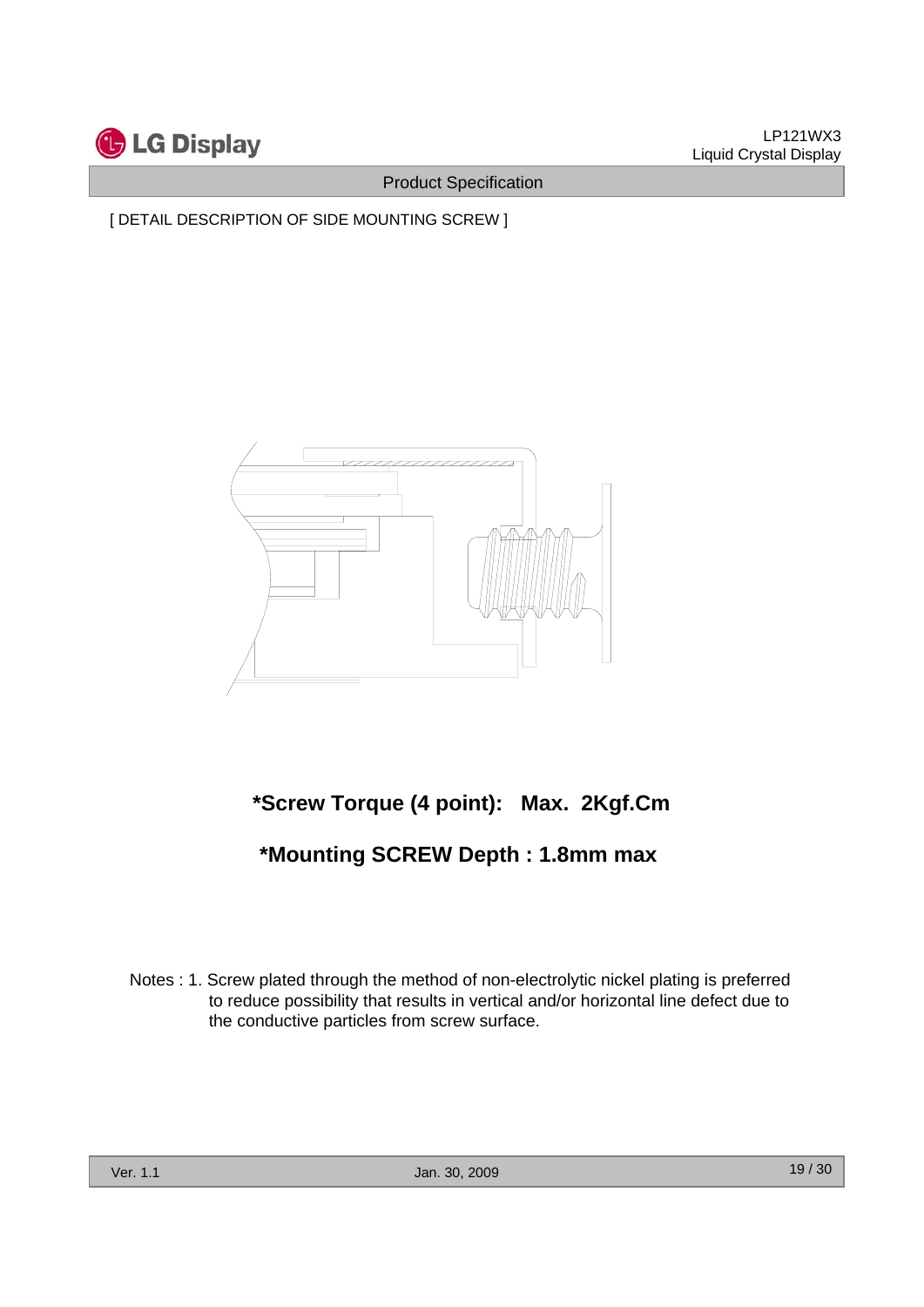

# **LGD Proposal for system cover design.(Appendix)**

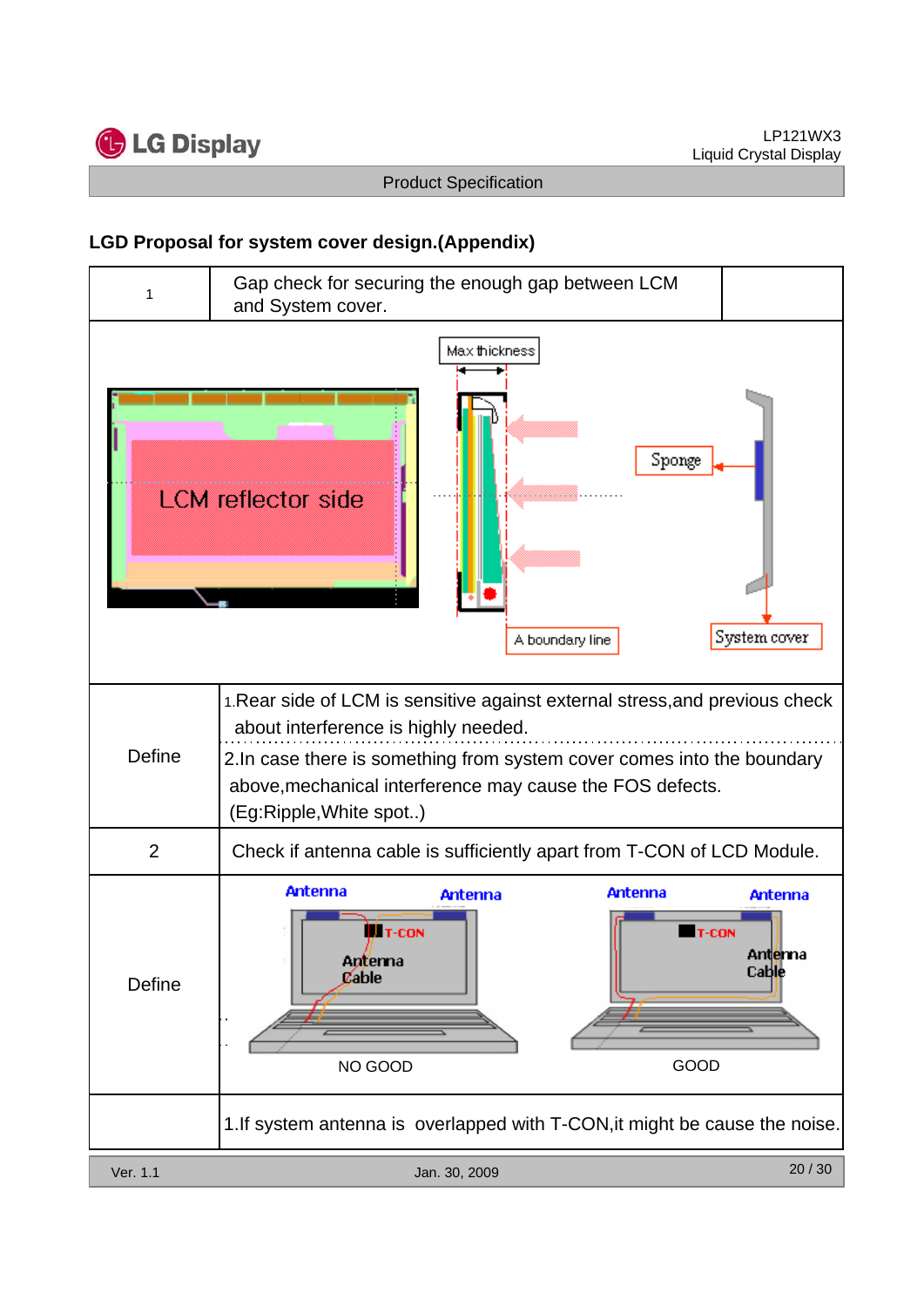

# **LGD Proposal for system cover design.**

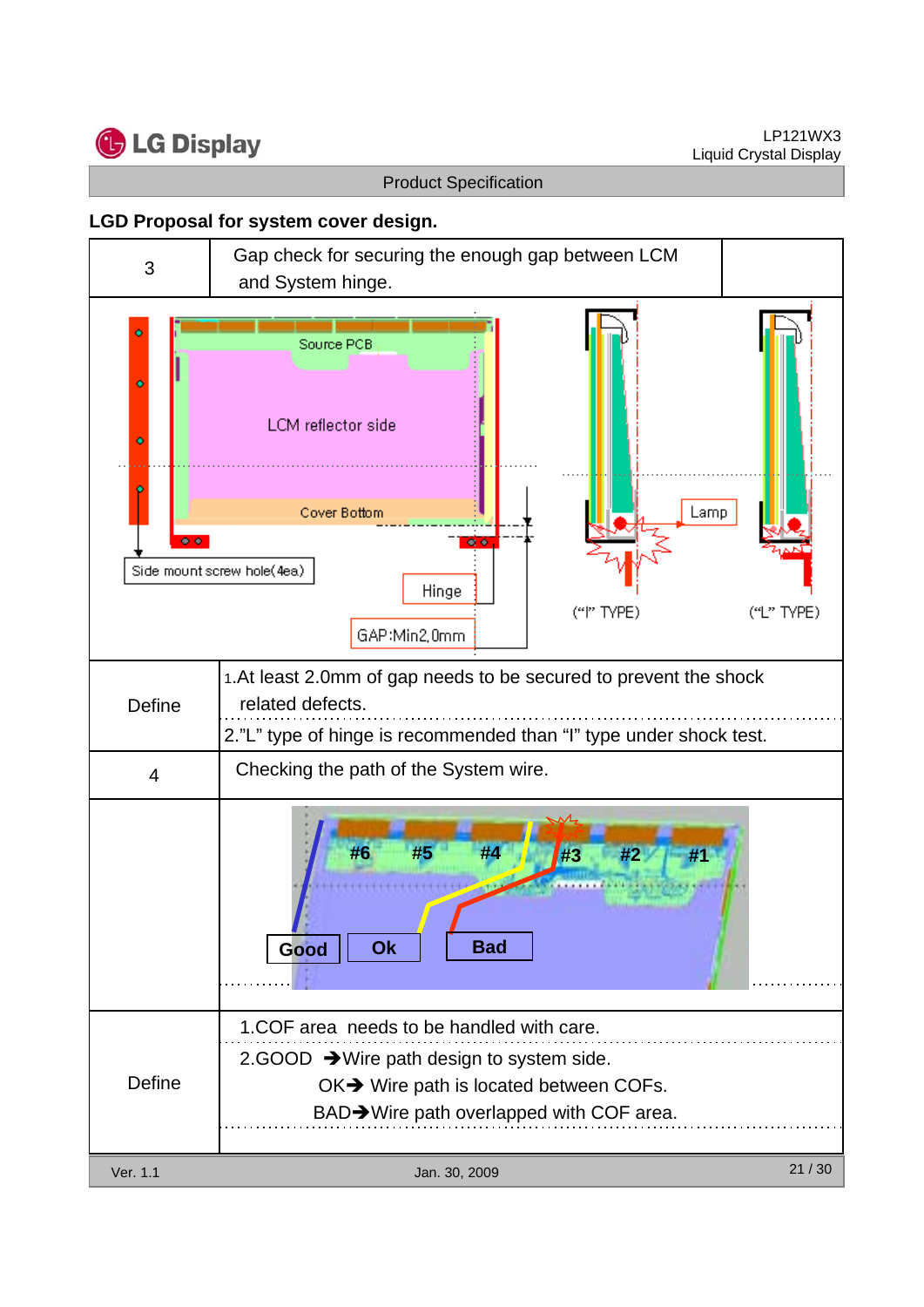

# **LGD Proposal for system cover design.**

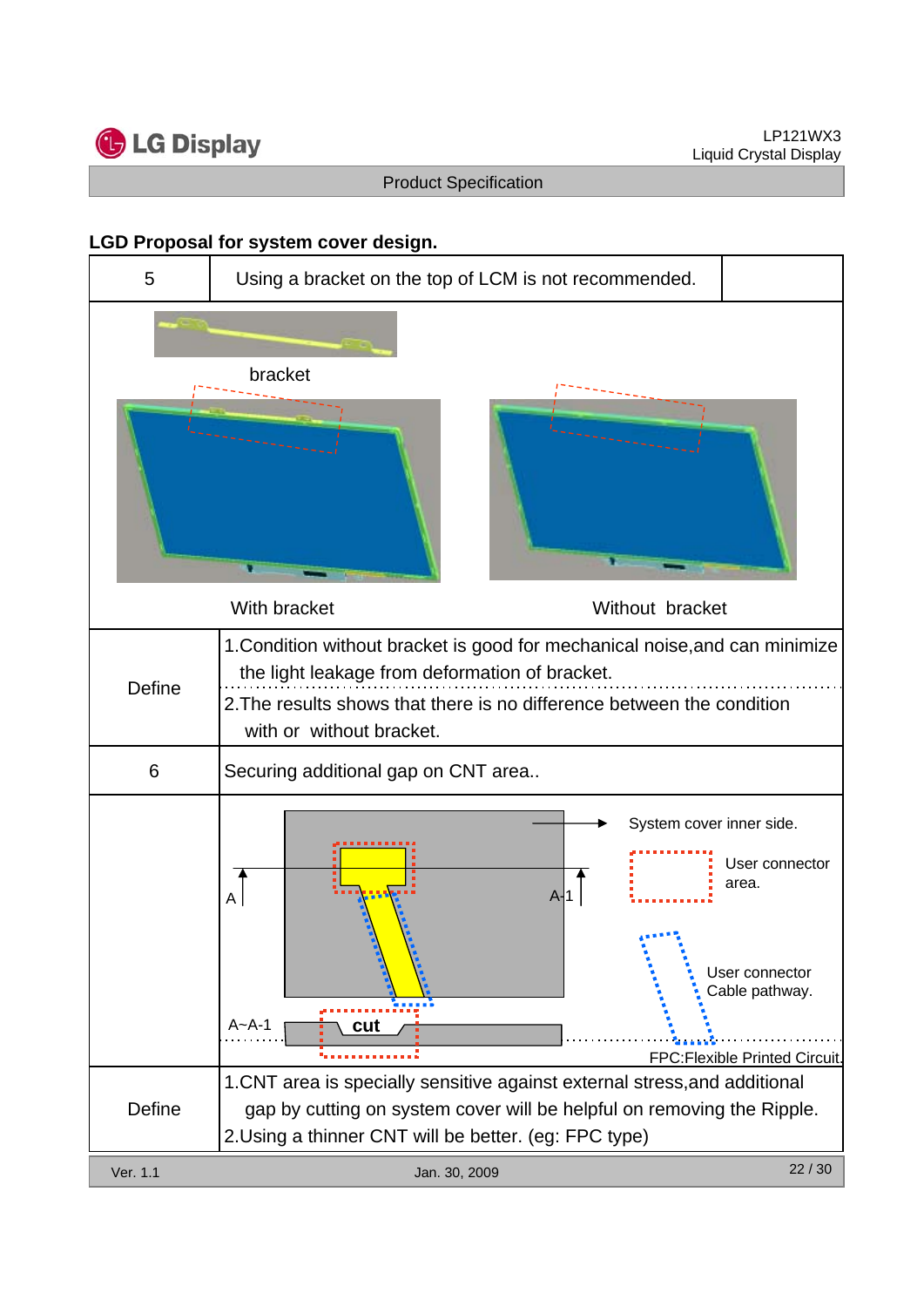

# **6. Reliability**

Environment test condition

| No.            | <b>Test Item</b>                            | Conditions                                                                                        |
|----------------|---------------------------------------------|---------------------------------------------------------------------------------------------------|
| 1              | High temperature storage test               | Ta= 60°C, 240h                                                                                    |
| $\overline{2}$ | Low temperature storage test                | Ta= -20°C, 240h                                                                                   |
| 3              | High temperature operation test             | Ta= 50°C, 50%RH, 240h                                                                             |
| 4              | Low temperature operation test              | Ta= 0°C, 240h                                                                                     |
| 5              | Vibration test (non-operating)              | Sine wave, $10 \sim 500 \sim 10$ Hz, 1.5G, 0.37 oct/min<br>3 axis, 1 hour/axis                    |
| 6              | Shock test (non-operating)                  | Half sine wave, 180G, 2ms<br>one shock of each six faces(I.e. run 180G, 2ms<br>for all six faces) |
| 7              | Altitude<br>operating<br>storage / shipment | $0 \sim 10,000$ feet (3,048m) 24Hr<br>0~40,000 feet (12,192m) 24Hr                                |

{ Result Evaluation Criteria }

There should be no change which might affect the practical display function when the display quality test is conducted under normal operating condition.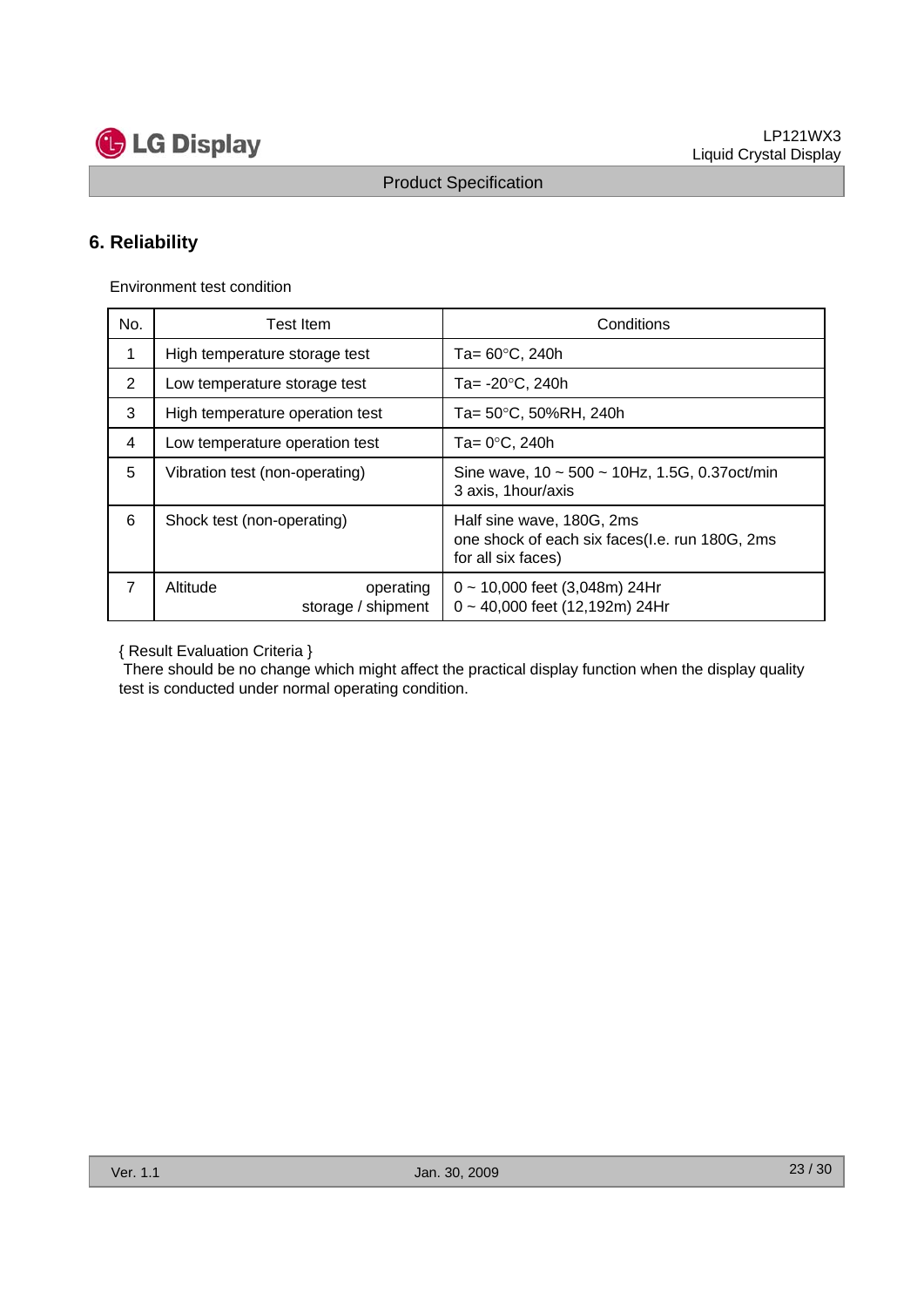

# **7. International Standards**

### **7-1. Safety**

a) UL 60950-1:2003, First Edition, Underwriters Laboratories, Inc.,

Standard for Safety of Information Technology Equipment.

b) CAN/CSA C22.2, No. 60950-1-03 1st Ed. April 1, 2003, Canadian Standards Association,

Standard for Safety of Information Technology Equipment.

c) EN 60950-1:2001, First Edition,

European Committee for Electrotechnical Standardization(CENELEC)

European Standard for Safety of Information Technology Equipment.

# **7-2. EMC**

a) ANSI C63.4 "Methods of Measurement of Radio-Noise Emissions from Low-Voltage Electrical and Electrical Equipment in the Range of 9kHZ to 40GHz. "American National Standards Institute(ANSI), 1992

b) C.I.S.P.R "Limits and Methods of Measurement of Radio Interface Characteristics of Information Technology Equipment." International Special Committee on Radio Interference.

c) EN 55022 "Limits and Methods of Measurement of Radio Interface Characteristics of Information Technology Equipment." European Committee for Electrotechnical Standardization.(CENELEC), 1998 ( Including A1: 2000 )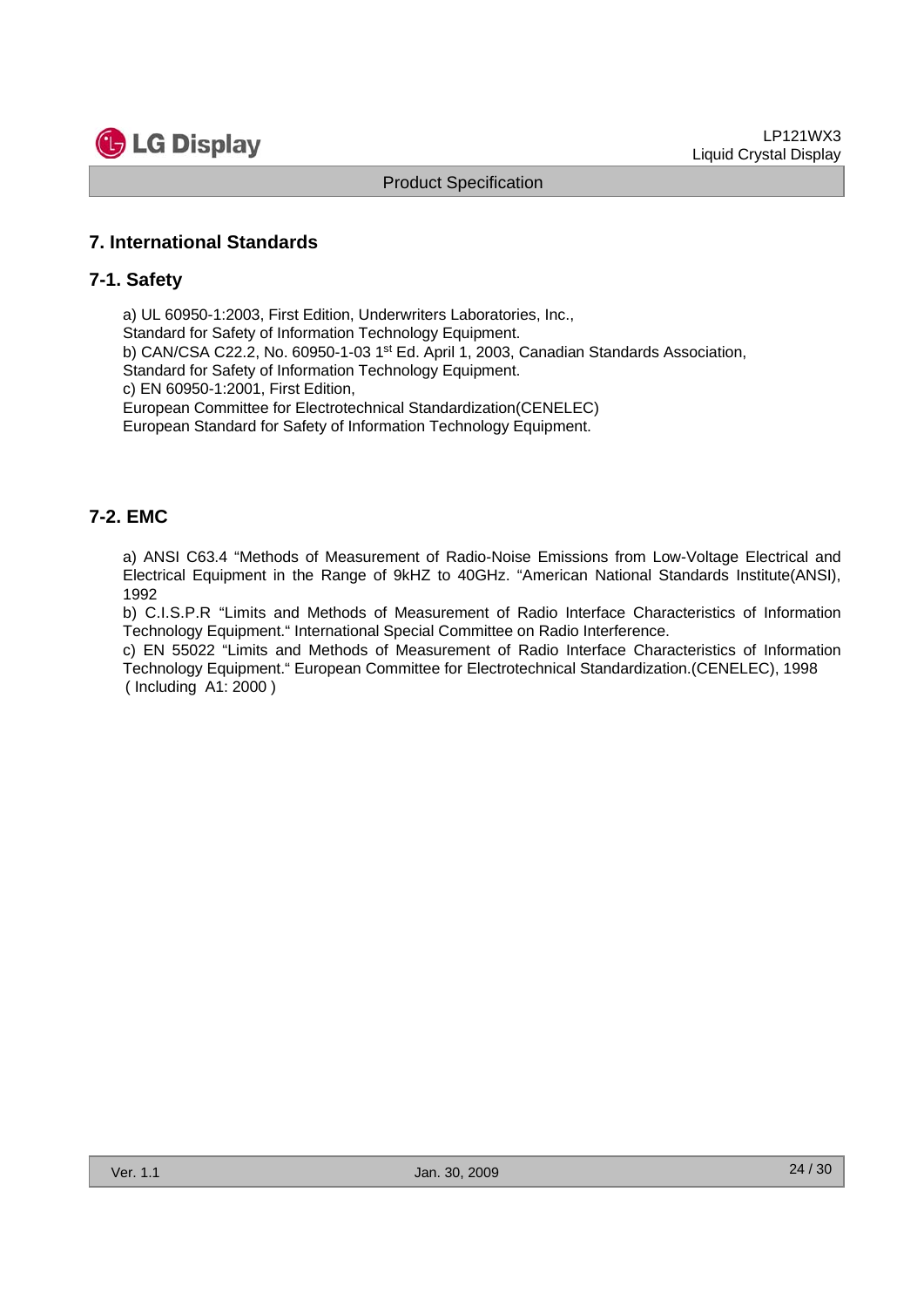

# **8. Packing**

# **8-1. Designation of Lot Mark**

a) Lot Mark



A,B,C : SIZE(INCH) D : YEAR

E : MONTH F ~ M : SERIAL NO.

### **Note**

### 1. YEAR

| Year | 2001 | 2002 | 2003 | 2004 | 2005 | 2006 | 2007 | 2008 | 2009 | 2010 |
|------|------|------|------|------|------|------|------|------|------|------|
| Mark |      |      |      |      |      |      |      |      |      |      |

### 2. MONTH

| Month | Jan | Feb | Mar | Apr | May | Jun | Jul | Aug | Sep | Oct | Nov | Dec |
|-------|-----|-----|-----|-----|-----|-----|-----|-----|-----|-----|-----|-----|
| Mark  |     |     |     |     |     |     |     |     |     |     | ╺   |     |

### b) Location of Lot Mark

Serial No. is printed on the label. The label is attached to the backside of the LCD module. This is subject to change without prior notice.

# **8-2. Packing Form**

- a) Package quantity in one box : 30 pcs
- b) Box Size:  $480$ mm  $\times$  348mm  $\times$  243mm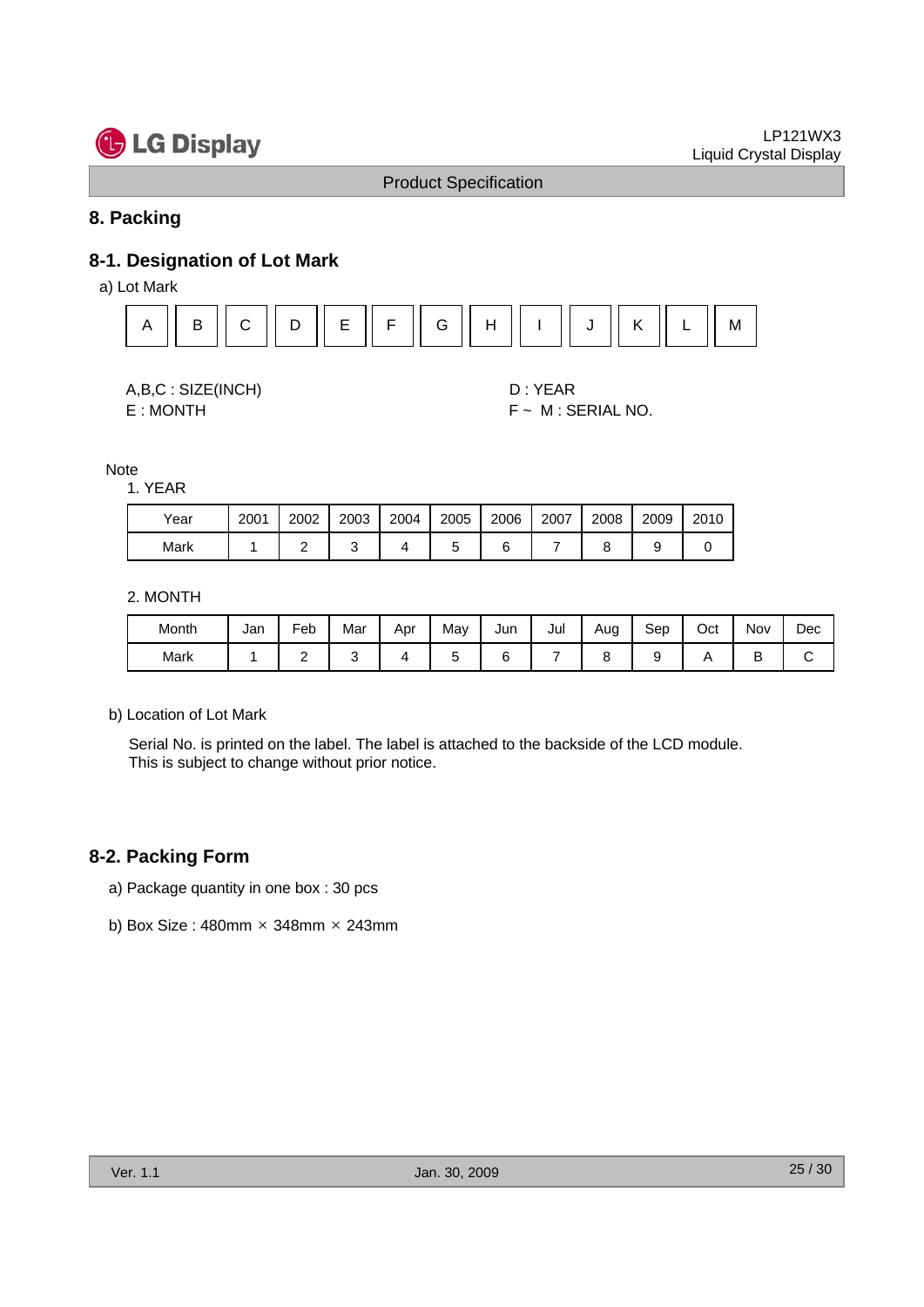

# **9. PRECAUTIONS**

Please pay attention to the followings when you use this TFT LCD module.

# **9-1. MOUNTING PRECAUTIONS**

- (1) You must mount a module using holes arranged in four corners or four sides.
- (2) You should consider the mounting structure so that uneven force (ex. Twisted stress) is not applied to the module. And the case on which a module is mounted should have sufficient strength so that external force is not transmitted directly to the module.
- (3) Please attach the surface transparent protective plate to the surface in order to protect the polarizer. Transparent protective plate should have sufficient strength in order to the resist external force.
- (4) You should adopt radiation structure to satisfy the temperature specification.
- (5) Acetic acid type and chlorine type materials for the cover case are not desirable because the former generates corrosive gas of attacking the polarizer at high temperature and the latter causes circuit break by electro-chemical reaction.
- (6) Do not touch, push or rub the exposed polarizers with glass, tweezers or anything harder than HB pencil lead. And please do not rub with dust clothes with chemical treatment. Do not touch the surface of polarizer for bare hand or greasy cloth.(Some cosmetics are detrimental
- to the polarizer.) (7) When the surface becomes dusty, please wipe gently with absorbent cotton or other soft materials like chamois soaks with petroleum benzene. Normal-hexane is recommended for cleaning the adhesives used to attach front / rear polarizers. Do not use acetone, toluene and alcohol because they cause chemical damage to the polarizer.
- (8) Wipe off saliva or water drops as soon as possible. Their long time contact with polarizer causes deformations and color fading.
- (9) Do not open the case because inside circuits do not have sufficient strength.

# **9-2. OPERATING PRECAUTIONS**

- (1) The spike noise causes the mis-operation of circuits. It should be lower than following voltage :  $V=\pm 200$ mV(Over and under shoot voltage)
- (2) Response time depends on the temperature.(In lower temperature, it becomes longer.)
- (3) Brightness depends on the temperature. (In lower temperature, it becomes lower.) And in lower temperature, response time(required time that brightness is stable after turned on) becomes longer.
- (4) Be careful for condensation at sudden temperature change. Condensation makes damage to polarizer or electrical contacted parts. And after fading condensation, smear or spot will occur.
- (5) When fixed patterns are displayed for a long time, remnant image is likely to occur.
- (6) Module has high frequency circuits. Sufficient suppression to the electromagnetic interference shall be done by system manufacturers. Grounding and shielding methods may be important to minimized the interference.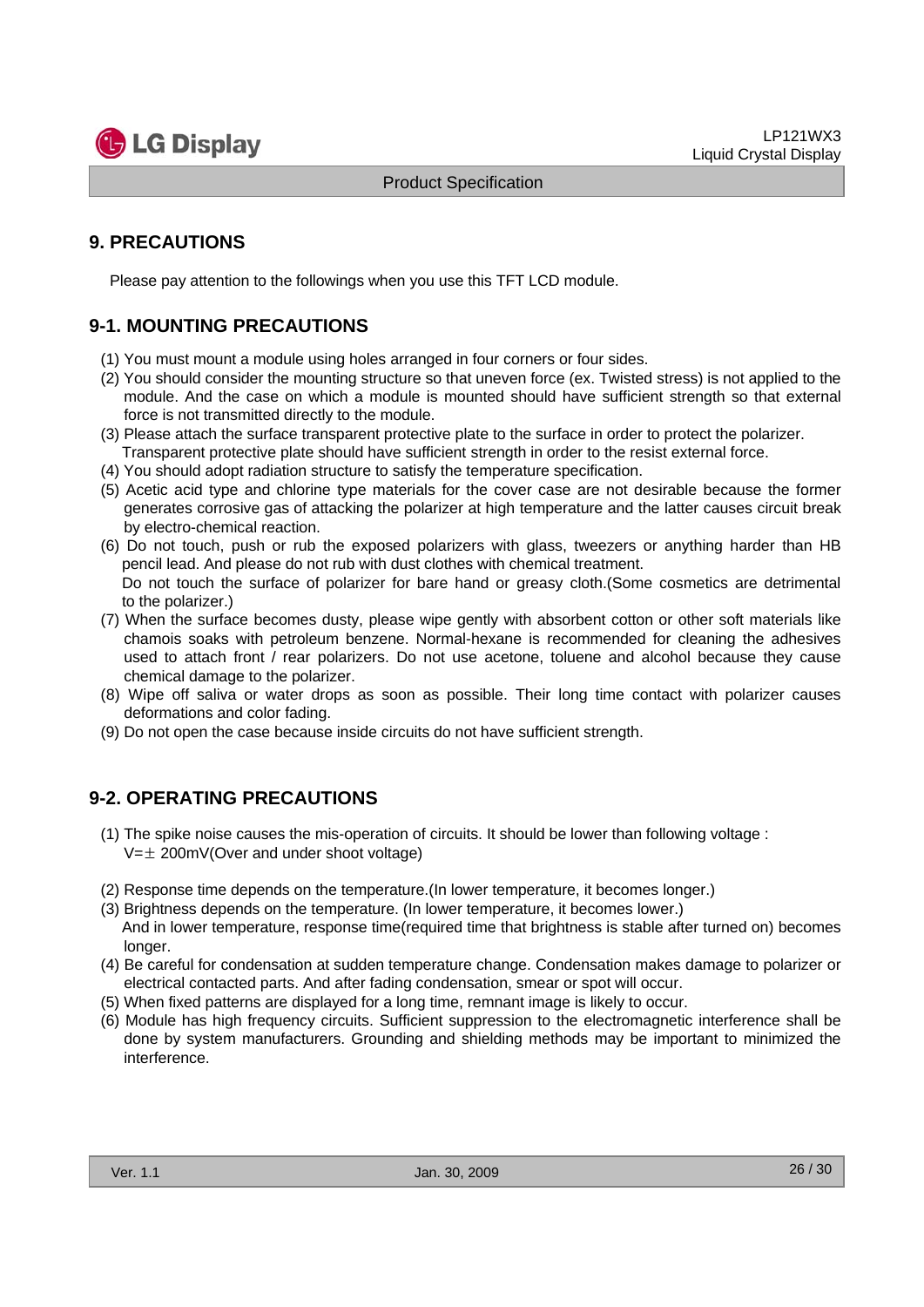

### **9-3. ELECTROSTATIC DISCHARGE CONTROL**

Since a module is composed of electronic circuits, it is not strong to electrostatic discharge. Make certain that treatment persons are connected to ground through wrist band etc. And don't touch interface pin directly.

# **9-4. PRECAUTIONS FOR STRONG LIGHT EXPOSURE**

Strong light exposure causes degradation of polarizer and color filter.

# **9-5. STORAGE**

When storing modules as spares for a long time, the following precautions are necessary.

- (1) Store them in a dark place. Do not expose the module to sunlight or fluorescent light. Keep the temperature between 5°C and 35°C at normal humidity.
- (2) The polarizer surface should not come in contact with any other object. It is recommended that they be stored in the container in which they were shipped.

# **9-6. HANDLING PRECAUTIONS FOR PROTECTION FILM**

- (1) When the protection film is peeled off, static electricity is generated between the film and polarizer. This should be peeled off slowly and carefully by people who are electrically grounded and with well ion-blown equipment or in such a condition, etc.
- (2) The protection film is attached to the polarizer with a small amount of glue. If some stress is applied to rub the protection film against the polarizer during the time you peel off the film, the glue is apt to remain on the polarizer.

Please carefully peel off the protection film without rubbing it against the polarizer.

- (3) When the module with protection film attached is stored for a long time, sometimes there remains a very small amount of glue still on the polarizer after the protection film is peeled off.
- (4) You can remove the glue easily. When the glue remains on the polarizer surface or its vestige is recognized, please wipe them off with absorbent cotton waste or other soft material like chamois soaked with normal-hexane.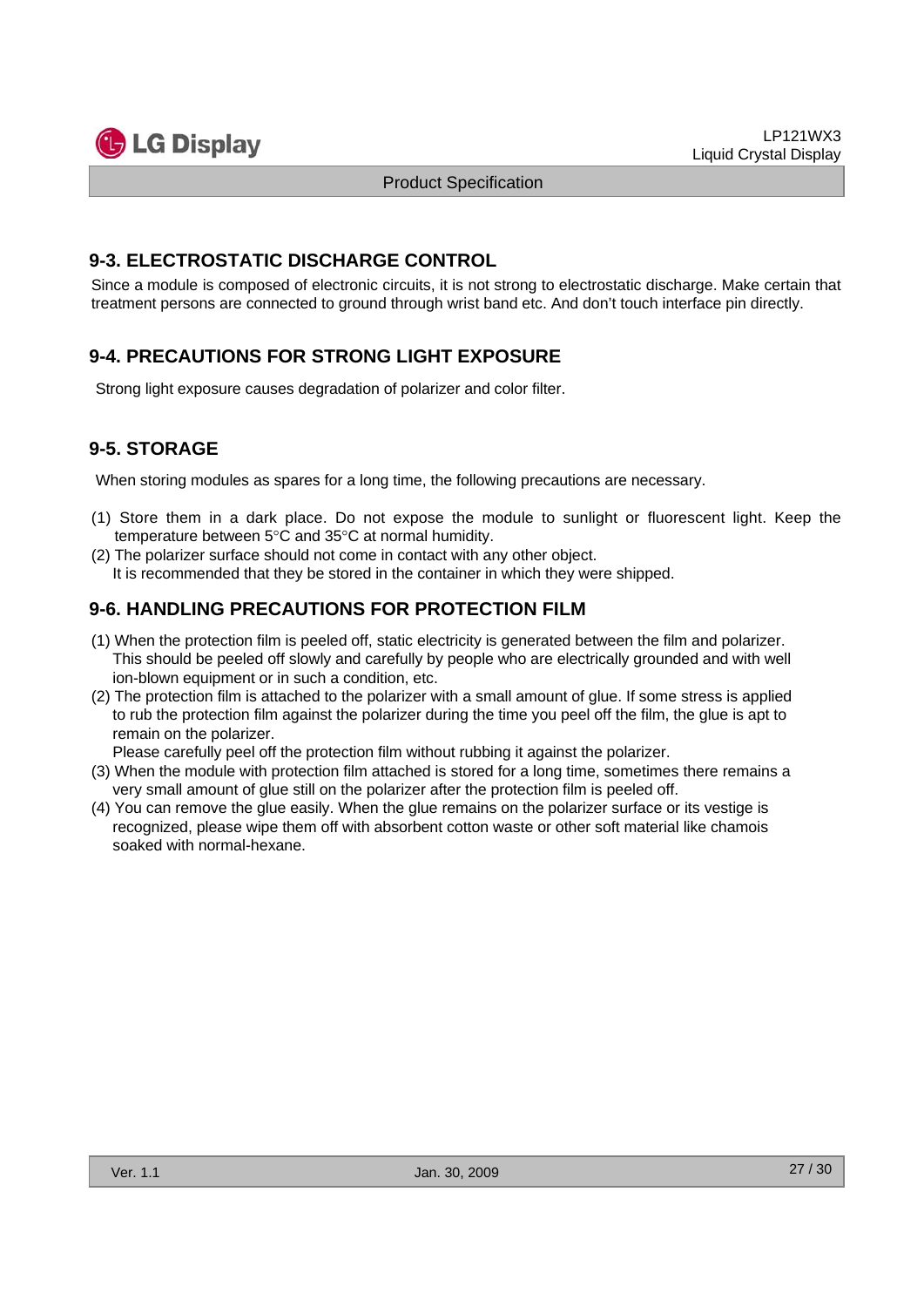

**G** LG Display

Product Specification

# **APPENDIX A. Enhanced Extended Display Identification Data (EEDIDTM) 1/3**

|                                                       | <b>Byte</b><br>(Dec) | <b>Byte</b><br>(Hex) | <b>Field Name and Comments</b>                                                                          | <b>Value</b><br>(Hex)   | <b>Value</b><br>(Bin) |
|-------------------------------------------------------|----------------------|----------------------|---------------------------------------------------------------------------------------------------------|-------------------------|-----------------------|
|                                                       | 0                    | $\bf{00}$            | Header                                                                                                  | 00                      | 00000000              |
|                                                       | $\mathbf{1}$         | 01                   | Header                                                                                                  | FF                      | 11111111              |
|                                                       | $\overline{c}$       | 02                   | Header                                                                                                  | FF                      | 11111111              |
|                                                       | $\mathbf{3}$         | 03                   | Header                                                                                                  | FF                      | 11111111              |
| Header                                                | $\overline{4}$       | 04                   | Header                                                                                                  | FF                      | 11111111              |
|                                                       | 5                    | 0 <sub>5</sub>       | Header                                                                                                  | FF                      | 11111111              |
|                                                       | 6                    | 06                   | Header                                                                                                  | FF                      | 11111111              |
|                                                       | $\overline{7}$       | 07                   | Header                                                                                                  | $\bf{00}$               | 00000000              |
|                                                       | 8                    | 08                   | EISA manufacture code (3 Character ID)<br>$_{\rm LGD}$                                                  | 30                      | 00110000              |
|                                                       | 9                    | 09                   | EISA manufacture code (Compressed ASC II                                                                | E4                      | 11100100              |
|                                                       | 10<br>11             | 0A<br>0B             | Panel Supplier Reserved - Product Code<br>01ABh<br>(Hex. LSB first)                                     | AB<br>01                | 10101011<br>00000001  |
| Vendor / Product<br><b>EDID</b> Version               | 12                   | 0 <sup>C</sup>       | LCD Module Serial No - Preferred but Optional ("0" If not used)                                         | 00                      | 00000000              |
|                                                       | 13                   | 0 <sub>D</sub>       | LCD Module Serial No - Preferred but Optional ("0" If not used)                                         | 00                      | 00000000              |
|                                                       | 14                   | 0E                   | LCD Module Serial No - Preferred but Optional ("0" If not used)                                         | $\boldsymbol{00}$       | 00000000              |
|                                                       | 15                   | 0F                   | LCD Module Serial No - Preferred but Optional ("0" If not used)                                         | 00                      | 00000000              |
|                                                       | 16                   | 10                   | Week of Manufacture<br>00 weeks                                                                         | $\boldsymbol{00}$       | 00000000              |
|                                                       | 17                   | 11                   | Year of Manufacture<br>2008 years                                                                       | 12                      | 00010010              |
|                                                       | 18                   | 12                   | EDID structure version $# = 1$                                                                          | 01                      | 00000001              |
|                                                       | 19                   | 13                   | EDID revision $# = 3$                                                                                   | 0 <sub>3</sub>          | 00000011              |
|                                                       | 20                   | 14                   |                                                                                                         | 80                      | 10000000              |
|                                                       |                      |                      | Video input Definition = Digital signal                                                                 |                         |                       |
|                                                       | 21                   | 15                   | Max H image size (Rounded cm) = $26$ cm                                                                 | 1A                      | 00011010              |
| Display                                               | 22                   | 16                   | Max V image size (Rounded cm) = $16 \text{ cm}$                                                         | 10                      | 00010000              |
|                                                       | 23                   | 17                   | Display gamma = $(gamma*100)-100$ = Example: $(2.2*100)-100=120$ = 2.2 Gamma                            | 78                      | 01111000              |
| Parameters                                            | 24                   | 18                   | Feature Support (no_DPMS, no_Active Off/Very Low Power, RGB color display, Timing BLK<br>$1, no_G$ GTF) | 0A                      | 00001010              |
|                                                       | 25                   | 19                   | Red/Green Low Bits (RxRy/GxGy)                                                                          | BA                      | 10111010              |
|                                                       | 26                   | 1A                   | Blue/White Low Bits (BxBy/WxWy)                                                                         | 95                      | 10010101              |
|                                                       | 27                   | 1B                   | Red X<br>$Rx = 0.592$                                                                                   | 97                      | 10010111              |
|                                                       | 28                   | 1 <sub>C</sub>       | Red Y<br>$Ry = 0.351$                                                                                   | 59                      | 01011001              |
|                                                       | 29                   | 1D                   | $Gx = 0.334$<br>Green X                                                                                 | 55                      | 01010101              |
|                                                       | 30                   | 1E                   | Green Y<br>$Gy = 0.549$                                                                                 | 8C                      | 10001100              |
|                                                       |                      | 1F                   | Blue X                                                                                                  | 27                      | 00100111              |
|                                                       | 31                   |                      | $Bx = 0.154$                                                                                            |                         |                       |
|                                                       | 32                   | 20                   | Blue Y<br>$By = 0.130$                                                                                  | 21                      | 00100001              |
|                                                       | 33                   | 21                   | White X<br>$Wx = 0.313$                                                                                 | 50                      | 01010000              |
|                                                       | 34                   | 22                   | White Y<br>$Wy = 0.329$                                                                                 | 54                      | 01010100              |
|                                                       | 35                   | 23                   | Established timing 1 (00h if not used)                                                                  | $\bf{00}$               | 00000000              |
| <b>Established Panel Color Coordinates</b><br>Timings | 36                   | 24                   | Established timing 2 (00h if not used)                                                                  | 00                      | 00000000              |
|                                                       | 37                   | 25                   | Manufacturer's timings (00h if not used)                                                                | $\bf{00}$               | 00000000              |
|                                                       | 38                   | 26                   | Standard timing ID1 (01h if not used)                                                                   | 01                      | 00000001              |
|                                                       | 39                   | 27                   | Standard timing ID1 (01h if not used)                                                                   | 01                      | 00000001              |
|                                                       | 40                   | 28                   | Standard timing ID2 (01h if not used)                                                                   | 01                      | 00000001              |
|                                                       | 41                   | 29                   | Standard timing ID2 (01h if not used)                                                                   | $_{01}$                 | 00000001              |
|                                                       | 42                   | 2A                   | Standard timing ID3 (01h if not used)                                                                   | 01                      | 00000001              |
|                                                       | 43                   | 2B                   | Standard timing ID3 (01h if not used)                                                                   | $\boldsymbol{01}$       | 00000001              |
|                                                       | 44                   | 2C                   | Standard timing ID4 (01h if not used)                                                                   | 01                      | 00000001              |
|                                                       | 45<br>46             | 2D<br>2E             | Standard timing ID4 (01h if not used)<br>Standard timing ID5 (01h if not used)                          | $\boldsymbol{01}$<br>01 | 00000001<br>00000001  |
|                                                       | 47                   | 2F                   | Standard timing ID5 (01h if not used)                                                                   | $\boldsymbol{01}$       | 00000001              |
| <b>Standard Timing ID</b>                             | 48                   | 30                   | Standard timing ID6 (01h if not used)                                                                   | 01                      | 00000001              |
|                                                       | 49                   | 31                   | Standard timing ID6 (01h if not used)                                                                   | $\boldsymbol{01}$       | 00000001              |
|                                                       | 50                   | 32                   | Standard timing ID7 (01h if not used)                                                                   | 01                      | 00000001              |
|                                                       | 51                   | 33                   | Standard timing ID7 (01h if not used)                                                                   | $\boldsymbol{01}$       | 00000001              |
|                                                       | 52                   | 34                   | Standard timing ID8 (01h if not used)                                                                   | 01                      | 00000001              |
|                                                       | 53                   | 35                   | Standard timing ID8 (01h if not used)                                                                   | $\boldsymbol{01}$       | 00000001              |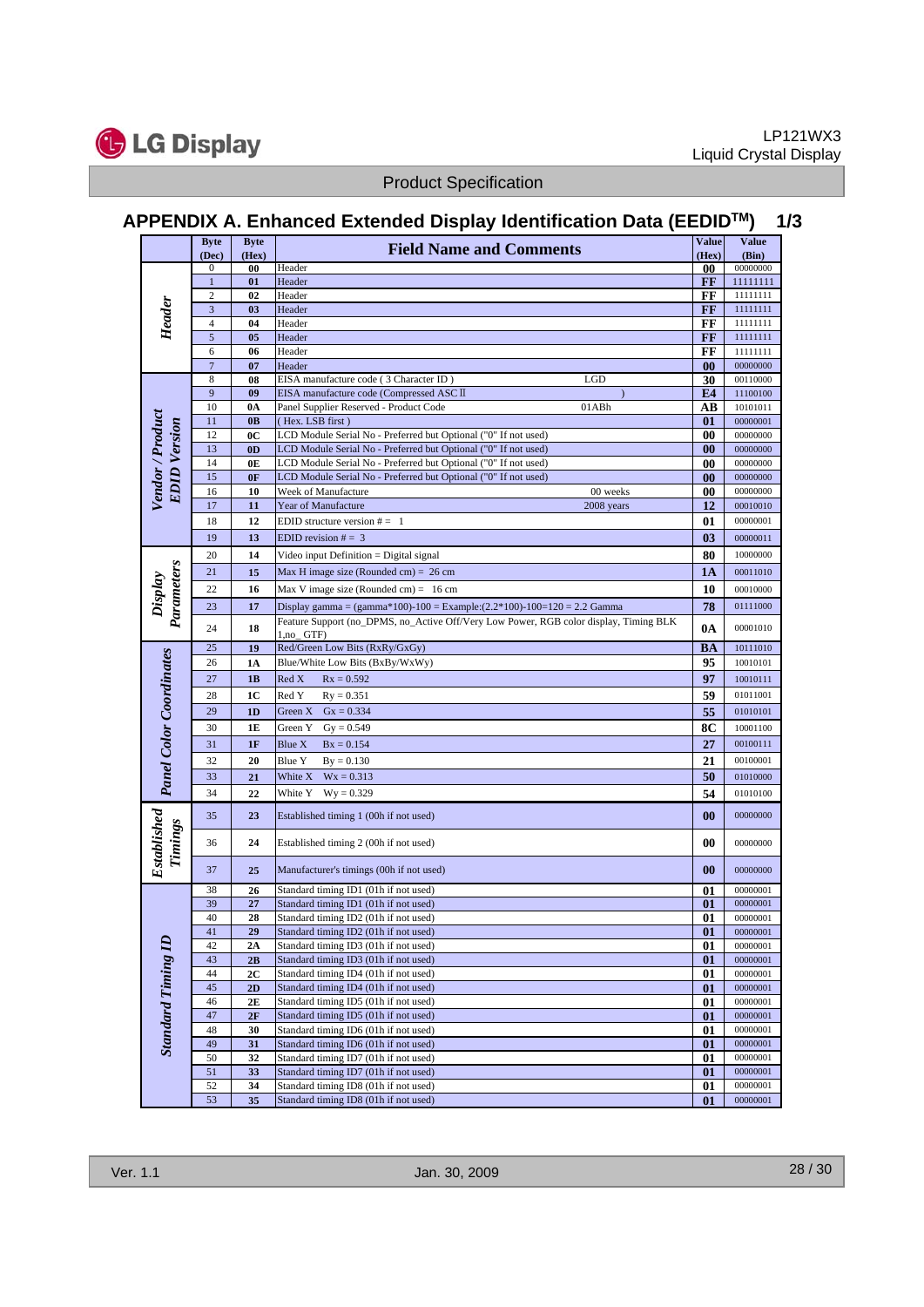

# **APPENDIX A. Enhanced Extended Display Identification Data (EEDIDTM) 2/3**

|                      | <b>Byte</b><br>(Dec) | <b>Byte</b><br>(Hex) | <b>Field Name and Comments</b>                                                                           | <b>Value</b><br>(Hex) | <b>Value</b><br>(Bin) |
|----------------------|----------------------|----------------------|----------------------------------------------------------------------------------------------------------|-----------------------|-----------------------|
|                      | 54                   | 36                   | Pixel Clock/10,000 (LSB)<br>69.3 MHz @ 60Hz                                                              | 12                    | 00010010              |
|                      | 55                   | 37                   | Pixel Clock/10,000 (MSB)                                                                                 | 1B                    | 00011011              |
|                      | 56                   | 38                   | (lower 8 bits)<br>1280 Pixels<br>Horizontal Active                                                       | 00                    | 00000000              |
|                      | 57                   | 39                   | Horizontal Blanking(Thp-HA)<br>(lower 8 bits)<br>128 Pixels                                              | 80                    | 10000000              |
|                      | 58                   | 3A                   | Horizontal Active / Horizontal Blanking(Thp-HA) (upper 4:4bits)                                          | 50                    | 01010000              |
|                      | 59                   | 3B                   | 800 Lines<br><b>Vertical Avtive</b>                                                                      | 20                    | 00100000              |
|                      | 60                   | 3C                   | Vertical Blanking (Tvp-HA) (DE Blanking typ.for DE only panels)<br>20 Lines                              | 14                    | 00010100              |
|                      | 61                   | 3D                   | Vertical Active: Vertical Blanking (Tvp-HA) (upper 4:4bits)                                              | 30                    | 00110000              |
|                      | 62                   | 3Е                   | Horizontal Sync. Offset (Thfp)<br>24 Pixels                                                              | 18                    | 00011000              |
| Timing Descriptor #1 | 63                   | 3F                   | 32 Pixels<br>Horizontal Sync Pulse Width (HSPW)                                                          | 20                    | 00100000              |
|                      | 64                   | 40                   | 4 Lines: 4 Lines<br>Vertical Sync Offset(Tvfp): Sync Width (VSPW)                                        | 44                    | 01000100              |
|                      | 65                   | 41                   | Horizontal Vertical Sync Offset/Width<br>(upper 2bits)                                                   | 00                    | 00000000              |
|                      | 66                   | 42                   | Horizontal Image Size (mm)<br>261 mm                                                                     | 05                    | 00000101              |
|                      | 67                   | 43                   | Vertical Image Size<br>163 mm<br>(mm)                                                                    | A <sub>3</sub>        | 10100011              |
|                      | 68                   | 44                   | Horizontal Image Size / Vertical Image Size                                                              | 10                    | 00010000              |
|                      | 69                   | 45                   | Horizontal Border $= 0$ (Zero for Notebook LCD)                                                          | 00                    | 00000000              |
|                      | 70                   | 46                   | Vertical Border $= 0$<br>(Zero for Notebook LCD)                                                         | 00                    | 00000000              |
|                      | 71                   | 47                   | Non-Interlace, Normal display, no stereo, Digital Separate (Vsync_NEG, Hsync_NEG)                        | 18                    | 00011000              |
|                      | 72                   | 48                   | Flag                                                                                                     | 00                    | 00000000              |
|                      | 73                   | 49                   | Flag                                                                                                     | 00                    | 00000000              |
|                      | 74                   | 4Α                   | Flag                                                                                                     | 00                    | 00000000              |
|                      | 75                   | 4B                   | Data Type Tag (Descriptor Defined by manufacturer)                                                       | 00                    | 00000000              |
|                      | 76                   | 4C                   | Flag                                                                                                     | 00                    | 00000000              |
|                      | 77                   | 4D                   | Descriptor Defined by manufacturer                                                                       | 00                    | 00000000              |
|                      | 78                   | 4E                   | Descriptor Defined by manufacturer                                                                       | 00                    | 00000000              |
|                      | 79                   | 4F                   | Descriptor Defined by manufacturer                                                                       | 00                    | 00000000              |
| Timing Descriptor #2 | 80                   | 50                   | Descriptor Defined by manufacturer                                                                       | 00                    | 00000000              |
|                      | 81                   | 51                   | Descriptor Defined by manufacturer                                                                       | 00                    | 00000000              |
|                      | 82                   | 52                   | Descriptor Defined by manufacturer                                                                       | 00                    | 00000000              |
|                      | 83                   | 53                   | Descriptor Defined by manufacturer                                                                       | 00                    | 00000000              |
|                      | 84                   | 54                   | Descriptor Defined by manufacturer                                                                       | 00                    | 00000000              |
|                      | 85                   | 55                   | Descriptor Defined by manufacturer                                                                       | 00                    | 00000000              |
|                      | 86<br>87             | 56                   | Descriptor Defined by manufacturer                                                                       | 00                    | 00000000              |
|                      | 88                   | 57                   | Descriptor Defined by manufacturer                                                                       | 00                    | 00000000              |
|                      |                      | 58                   | Descriptor Defined by manufacturer                                                                       | 00                    | 00000000<br>00000000  |
|                      | 89<br>90             | 59<br>5Α             | Descriptor Defined by manufacturer<br>Flag                                                               | $\bf{00}$<br>00       | 00000000              |
|                      | 91                   | 5 <b>B</b>           | Flag                                                                                                     | 00                    | 00000000              |
|                      | 92                   | 5C                   | Flag                                                                                                     | 00                    | 00000000              |
|                      | 93                   | 5D                   | Data Type Tag (ASCII String)                                                                             | FE                    | 11111110              |
|                      | 94                   | 5Е                   | Flag                                                                                                     | 00                    | 00000000              |
|                      | 95                   | 5F                   | <b>ASCII String</b><br>L                                                                                 | 4C                    | 01001100              |
|                      | 96                   | 60                   | <b>ASCII String</b><br>G                                                                                 | 47                    | 01000111              |
| Timing Descriptor #3 | 97                   | 61                   | <b>ASCII String</b>                                                                                      | 20                    | 00100000              |
|                      | 98                   | 62                   | <b>ASCII String</b><br>D                                                                                 | 44                    | 01000100              |
|                      | 99                   | 63                   | <b>ASCII String</b><br>$\mathbf{i}$                                                                      | 69                    | 01101001              |
|                      | 100                  | 64                   | <b>ASCII String</b><br>$\bf S$                                                                           | 73                    | 01110011              |
|                      | 101                  | 65                   | <b>ASCII String</b><br>$\, {\bf p}$                                                                      | 70                    | 01110000              |
|                      | 102                  | 66                   | <b>ASCII String</b><br>1                                                                                 | 6C                    | 01101100              |
|                      | 103                  | 67                   | <b>ASCII String</b><br>$\mathbf{a}$                                                                      | 61                    | 01100001              |
|                      | 104                  | 68                   | <b>ASCII String</b><br>у                                                                                 | 79                    | 01111001              |
|                      | 105                  | 69                   | Manufacturer P/N(If<13 char--> 0Ah, then terminate with ASC $\bar{I}$ code 0Ah, set remaining char = 2   | 0A                    | 00001010              |
|                      | 106                  | 6A                   | Manufacturer P/N(If<13 char--> 0Ah, then terminate with ASC $\mathbb I$ code 0Ah, set remaining char = 2 | 20                    | 00100000              |
|                      | 107                  | 6B                   | Manufacturer P/N(If<13 char--> 0Ah, then terminate with ASC $\bar{I}$ code 0Ah, set remaining char = 2   | 20                    | 00100000              |